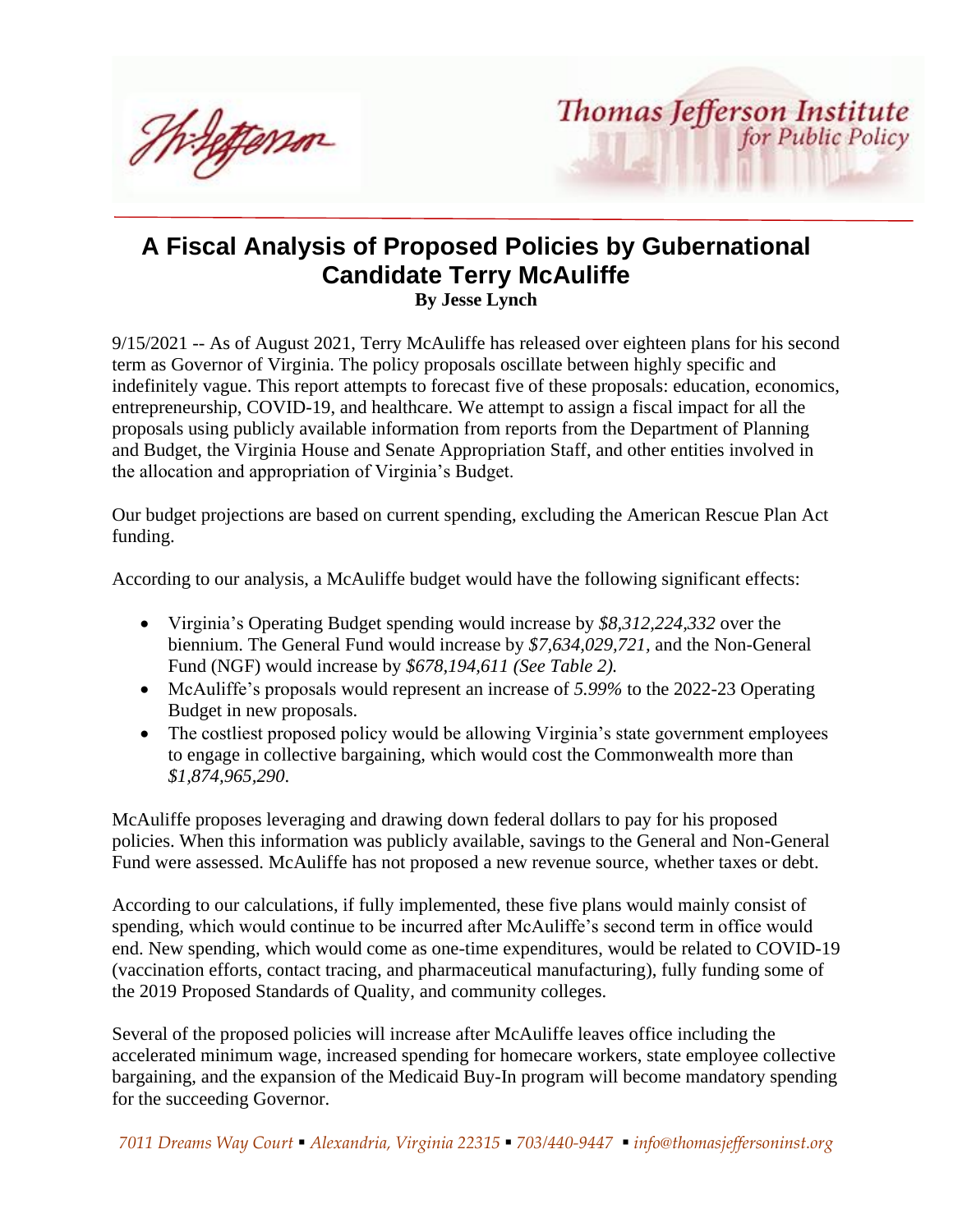As a result of required local contributions for teachers and other state-supported local employees, local government spending would surely increase if McAuliffe successfully implemented his public policy positions. However, our analysis is focused on state-level spending.

We attempt to state all the specifics of our analysis and calculations. While every dollar may not be exact, it represents the only attempt we are aware of to date to assign a budgetary impact of the long list of policies proposed by candidate McAuliffe. We have not assessed the economic impacts of the proposals and their effectiveness, nor do we offer an opinion on the correctness of his proposals. We have diligently attempted to avoid double counting proposals that were similar. We only offer the first attempt to understand the increased spending that Terry McAuliffe is proposing.

# **EDUCATION PLAN**

## **Dramatically and immediately increase teacher pay.**

McAuliffe has proposed raising the teacher salaries above the national average with four years. His campaign cites the National Education Association (NEA), which concluded that the average teacher salary in Virginia is \$53,267, and the average national teacher salary is \$62,304, which would represent a  $14.5\%$  increase.<sup>1</sup> Our analysis looked at the Department of Education's 2019-20 Teacher Salary Report, which stated that the FY 2020 Budgeted Average Teacher Salary was  $$60,265<sup>2</sup>$  As of April 2021, the national average teacher salary is \$64,133.<sup>3</sup> This would represent a more accurate 6.03% increase in teacher's salaries.

If implemented, the cost to the Commonwealth would be \$**290,766,111** annually.

## **Cultivate the next generation of highly qualified and diverse educators through the Lucy Simms Educator program.**

McAuliffe proposes eliminating the burden of student loan debt by requiring a five-year teaching commitment in our public schools.<sup>4</sup> McAuliffe estimated "1,000 unfilled teaching positions across the Commonwealth" in his announcement of the Lucy Simms Educator program, a number his team found from the National Education Association's "Virginia Journal of Education." <sup>5</sup> McAuliffe states he would like to partner with our Historically Black Colleges and Universities for this program. In Virginia, the most affordable public HBCU is Norfolk State University, with a tuition cost of \$9,622 per academic year.<sup>6</sup> If McAuliffe succeeds in filling half

<sup>1</sup> Terry for Virginia. (2021). *Ensuring that Every Child has Access to an Equitable, World-Class Education*. https://terrymcauliffe.com/wp-content/uploads/2021/02/1.29.21-FINAL-Education-Plan-1.pdf (2). <sup>2</sup> Virginia Department of Education. (2020). *2019-20 Teacher Salary Report*.

https://rga.lis.virginia.gov/Published/2020/RD40/PDF.

<sup>3</sup> NEA Research. (April 2021). *Rankings of the States 2020 and Estimates of School Statistics 2021.* National Education Association. https://www.nea.org/sites/default/files/2021-

<sup>04/2021%20</sup>Rankings\_and\_Estimates\_Report.pdf

<sup>4</sup> TFV. (2021). *Ensuring Every Child.* (2)

<sup>5</sup> Terry for Virginia. (2020). Terry McAuliffe Announces Lucy Simms Educator Program to Cultivate Next Generation of Highly Qualified, Diverse Educators. https://terrymcauliffe.com/terry-mcauliffe-announces-lucy-simmseducator-program-to-cultivate-next-generation-of-highly-qualified-diverse-educators/

<sup>6</sup> Norfolk State University. (2021). *Cost of Attendance*. https://www.nsu.edu/financial-aid/cost-of-attendance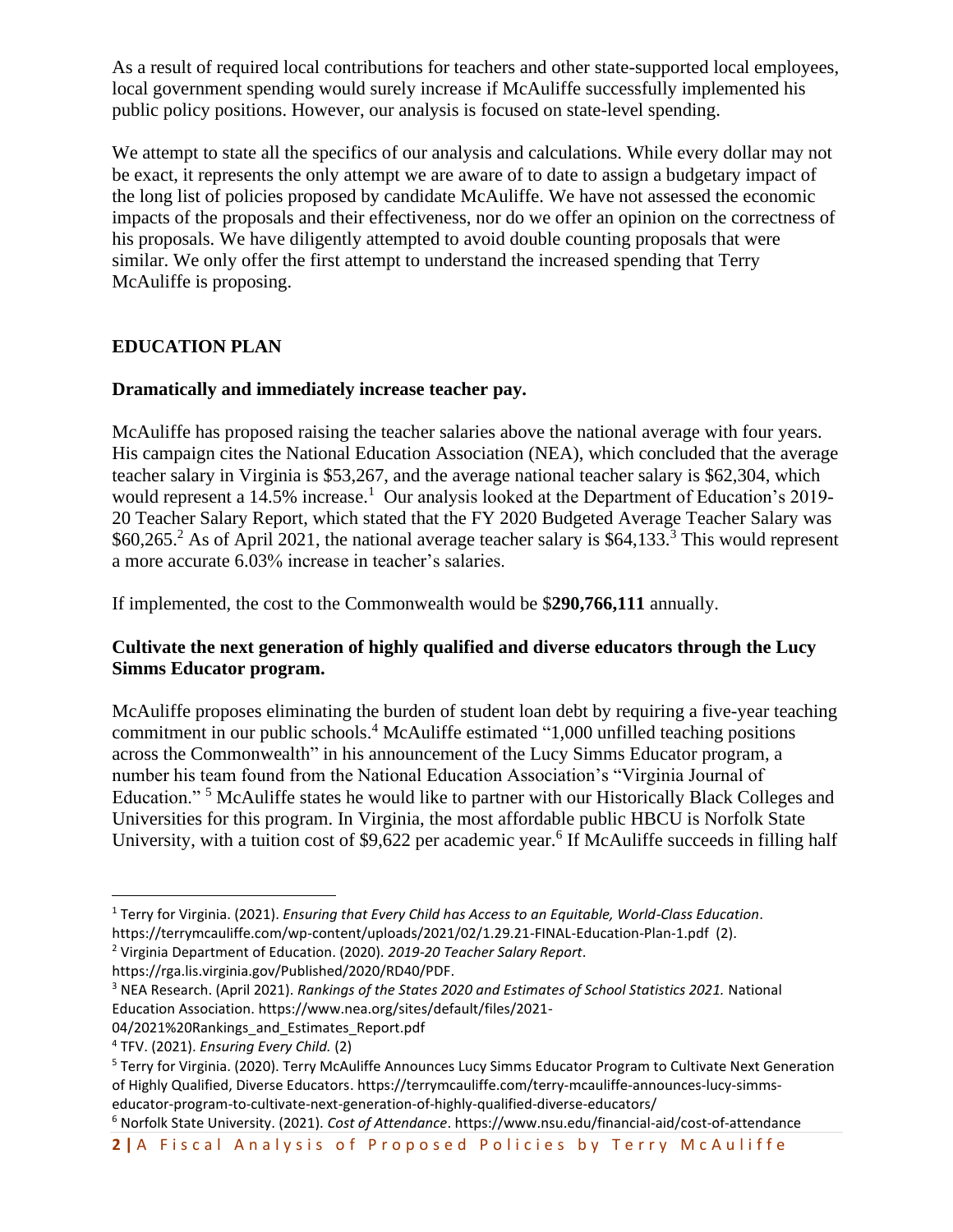of these positions, the cost to the 2022 GF would be **\$4,577,000**, and by 2023 the GF would be spending **\$9,154,000** to make Norfolk State University full for reimbursement of tuition.

#### **Ensure every young educator has access to high-quality mentorship programs.**

McAuliffe has proposed an investment for young teachers to keep them teaching in Virginia schools through a mentorship program. He has specifically said he would like to include the funding for the Board of Education's 2019 Prescribed Standards of Quality (SOQs). <sup>7</sup> The summary of estimated annual costs for this program was **\$102,100,000**. 8

#### **Address Modern-Day Segregation in our Schools**

McAuliffe has proposed creating a school integration officer within the Virginia Department of Education to review diversity factors in school accreditation standards and incentivize localities to implement integration targets and work with developers to drastically improve access to affordable housing in areas with high-preforming schools.<sup>9</sup> According to a searchable public database of state employee salaries, if the salary is consistent with the Chief Diversity Officer, the cost would be **\$140,000**. 10

#### **Create an Education Equity and Innovation Commission and Fund.**

This proposal is short on the details but mentions that in his first biennial budget, McAuliffe will work to "ensure every child has equitable access to a world-class education." However, in the meantime, he proposes that funding in a "scalable fund will allow school divisions to immediately address gaps to achieve long-term educational equity.<sup>11</sup> We assume that he is looking at 2019's SOQ Proposal for an Equity Fund (Enhanced At-Risk Add-On Program), which would add \$131,000,000 to the program.<sup>12</sup> There would also be additional costs for the Commission and any staff, but the fund would require the most significant spending.

## **Expand the Virginia Preschool Initiative to include all 3- and 4-year-olds in need.**

McAuliffe's proposes expanding the Virginia Preschool Initiative (VPI) to 41,500 3- and 4-yearolds in need citing the Early Childhood Education Foundation's "2020 Children's Budget Report." <sup>13</sup> The current funding level per pupil for VPI is \$7,655 in FY22.<sup>14</sup> At those fund levels, the cost to the Commonwealth would be **\$635,365,000** over the biennium.

<sup>14</sup> HB1800 Item 145 #8h. (2021 Special Session I).

 $7$  TFV. (2021) Ensuring Every Child. (3).

<sup>8</sup> Virginia Board of Education. (2019). *Standards of Quality (SOQ) Proposals for Board of Education Consideration.* (10-12). https://www.vaco.org/wp-content/uploads/2019/11/SOQ-Final-101619-with-VDOE-staff-notes.pdf

<sup>9</sup> TFV. (2021). *Ensuring Every Child.* (3)

<sup>10</sup> Hansen , Drew. "*Public Paychecks: Who Earns the Most on Virginia's Payroll? Check out Our 2021 Database.*" bizjournals.com. Washington Business Journal, 2021.

https://www.bizjournals.com/washington/news/2021/09/06/virginia-state-salaries-2021.html.

<sup>11</sup> TFV. (2021). *Ensuring Every Child.* (3)

<sup>12</sup> VBOE. (2019). *Standards of Quality*. (3)

<sup>13</sup> TFV. (2021). *Ensuring Every Child*. (4)

https://budget.lis.virginia.gov/amendment/2021/2/HB1800/Introduced/FA/145/8h/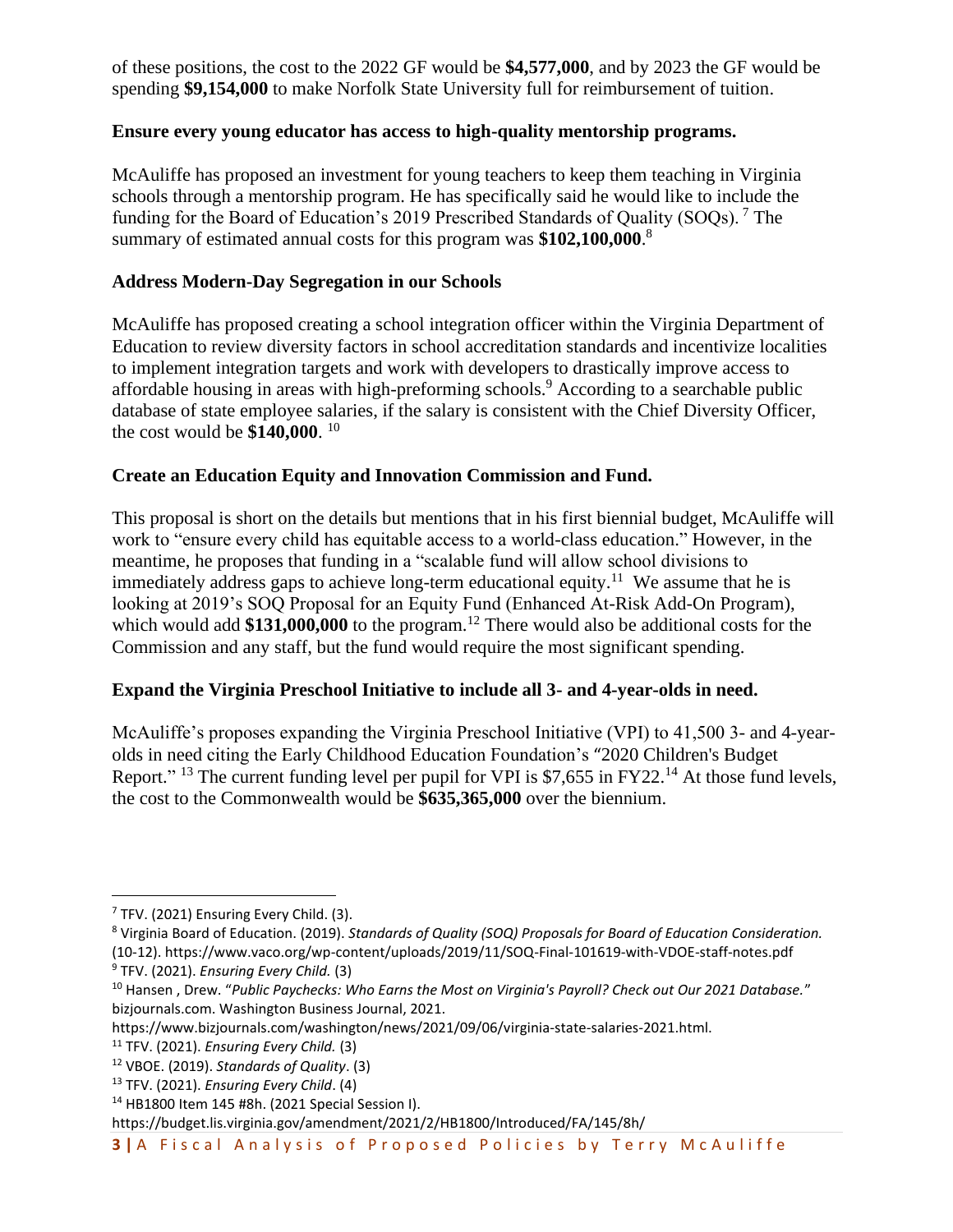#### **Put unprecedented resources toward critical supports for our schools.**

In this section, McAuliffe proposes to adopt and fully fund the Virginia Board of Education's 2019 Prescribed Standards of Quality. Without the Equity Fund and the Teacher Mentorship Program, the total for the proposal is **\$716,000,000.00**.

This includes money for the following:

- "Amend the staffing requirements for English Learner teachers to differentiate the distribution of positions based upon the proficiency level of students in each school division, while maintaining local flexibility in deploying those positions. Estimated cost: \$26.7 million/year."  $15$
- "Remove the school nurse, school social worker, and school psychologist position from the SOQ support position category. Create a new staffing category for "specialized student support personnel" in the SOQ, with specified ratios for these positions. Estimated cost: Approximately \$100 million."<sup>16</sup>
- "Reaffirm the Board of Education's 2016 recommendation to provide one-full time school counselor for every 250 students. Estimated cost: \$88.2 million/year."<sup>17</sup>
- "Reaffirm the Board of Education's 2016 recommendation to provide one-full time principal in every school. Estimated cost: \$7.9 million/year." <sup>18</sup>
- "Reaffirm the Board of Education's 2016 recommendation to provide one full-time assistant principal for each 400 students. Estimated cost: \$83.9 million/year" <sup>19</sup>
- "Reaffirm the Board of Education's 2016 recommendation to eliminate the measures that were implemented during the recession: the "support position cap" and the temporary flexibility language waiving certain staffing requirements. Estimated cost: \$371.6 million/year." <sup>20</sup>
- "Provide reading specialist positions for students in grades K-5, based upon the number of students failing third-grade Standards of Learning reading assessments. Estimated cost: \$36.6 million/year in addition to the \$23.5 million currently appropriated for Early Reading Intervention." <sup>21</sup>
- "Establish a statewide principal mentorship program to strengthen and foster the expanding role of quality school leaders that support teacher retention and student achievement. Estimated fiscal impact: \$1.1 million/year." <sup>22</sup>

According to the VBOE's Report on the 2019 Standards of Quality, the cost to localities would be approximately \$758,700,000.<sup>23</sup> This is not included in our analysis on the effects to the state budget.

- *<sup>17</sup> Ibid. (22)*
- *<sup>18</sup> Ibid. (23)*
- *<sup>19</sup> Ibid. (23)*
- *<sup>20</sup> Ibid. (24)*
- *<sup>21</sup> Ibid. (16) <sup>22</sup> Ibid. (20)*
- <sup>23</sup> *Ibid. (2)*
- **4** | A Fiscal Analysis of Proposed Policies by Terry McAuliffe

<sup>15</sup> VBOE. (2019) *Standards of Quality*. (13)

<sup>16</sup> *Ibid. (14)*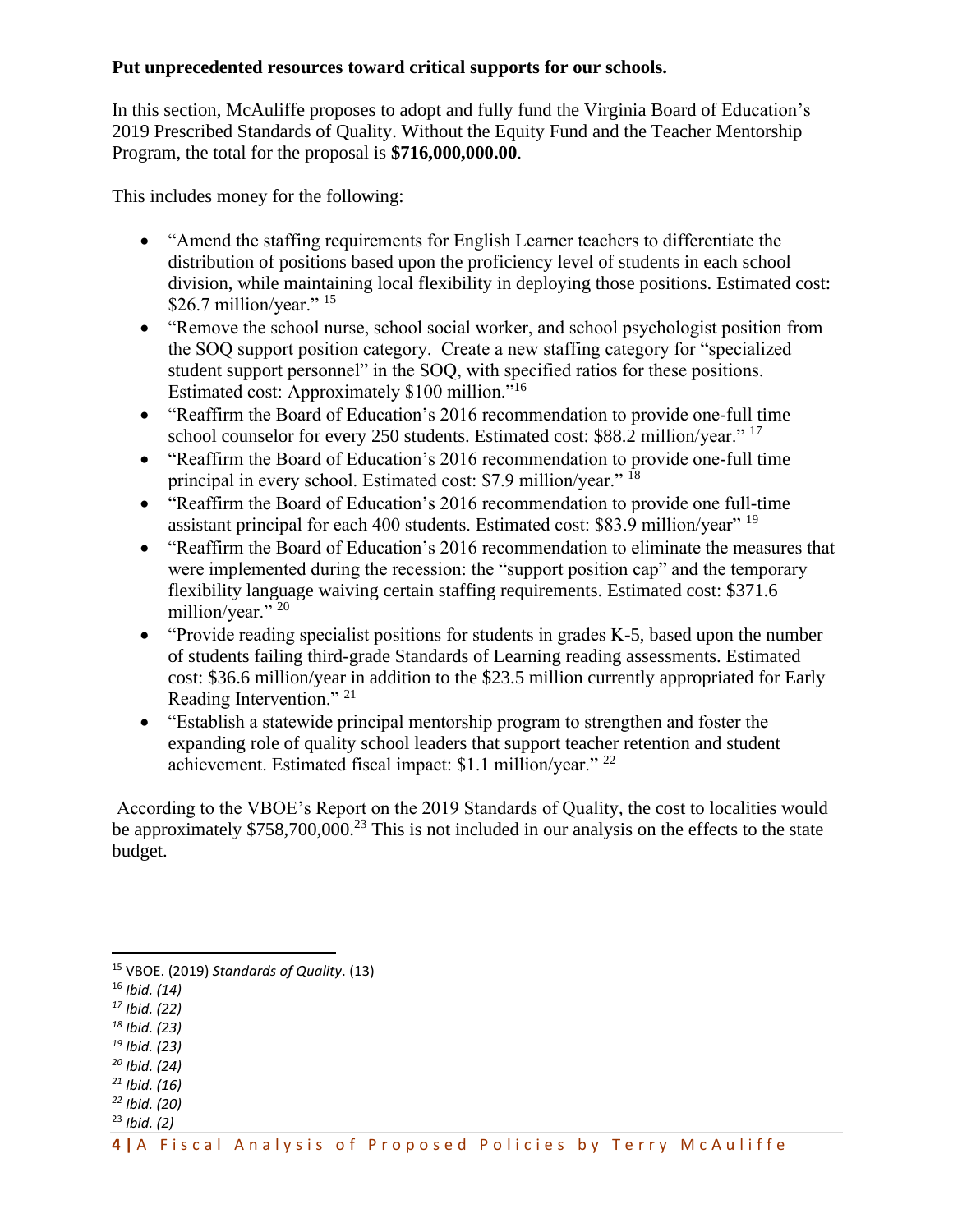#### **Create the Beyond the Classroom Fund**

The "Beyond the Classroom Fund" would be a wraparound support for school divisions to apply for "flexible grants" in the areas of school transportation, mental health services, and remedial education. <sup>24</sup> How much of this would be funded is challenging without specifics, but with the assumption that it will be a 1% of the cost of the state's portion of remediation, transportation, and mental health services, we estimate a **\$6,161,100** cost to Virginia.

#### **Expand access to federal child nutrition programs**

In Virginia children from families with incomes at or below 130 percent of the poverty level are eligible for free meals. Those between 130 percent and 185 percent of the poverty level are eligible for reduced-price meals, for which students can be charged no more than 40 cents for lunch and 30 cents for breakfast.<sup>25</sup> Currently, Congress has provided \$8.8 billion in additional funding for child nutrition programs and has "cancelled certain administrative data reporting requirements for state agencies and LEAs operating the NSLP in the 2020-2021 school year." <sup>26</sup> As a result, it is difficult to estimate what the total cost of this program, but a 2% increase in the previous budget to the Student Lunch Program would be a **\$232,077** increase.

## **Get every Virginia student online.**

Virginia has allocated \$700,000,000 in federal funds to expand to universal broadband access to all residents by  $2024<sup>27</sup>$  While this program will likely be finished under a McAuliffe administration if he were elected, there would likely be no new spending in his budget for universal broadband.

## **Partner with the business sector to engage students early and create virtual internships and apprenticeships.**

While the details are vague for the virtual internship proposal, McAuliffe states he would like it to apply to  $7<sup>th</sup>$  and  $8<sup>th</sup>$  graders so that rural communities could participate in areas with more employment.<sup>28</sup> Our assumption is that McAuliffe is not creating a new program. We attribute this to the Innovative Internship Fund administered by the State Council on Higher Education. To fund this initiative, we estimated Virginia would need to ensure its funding commitment at the cost of \$1.6 million over the biennium.<sup>29</sup>

https://www.doe.virginia.gov/support/nutrition/resources/faqs.shtml

<sup>29</sup> SB 30 Item 152 #3s (2020) budget.lis.virginia.gov/amendment/2020/1/SB30/Introduced/CA/152/3s/

<sup>24</sup> TFV. (2021*). Ensuring Every Child*. (5)

<sup>25</sup> Virginia Department of Education. (n.d*.). Frequently Asked Questions.* 

<sup>26</sup> Virginia Department of Education – Office of School Nutrition Programs. (2021). *2020-2021 Free and Reduced-Price Eligibility Report - School Level.* 

https://www.doe.virginia.gov/support/nutrition/statistics/free\_reduced\_eligibility/2020-2021-free-red-reportschool-level.xlsx

<sup>&</sup>lt;sup>27</sup> Feiner, Lauren. "Virginia Gov. Northam Announces \$700 Million Plan for Universal Broadband by 2024." CNBC. CNBC, July 16, 2021. https://www.cnbc.com/2021/07/16/virginia-gov-northam-announces-plan-for-universalbroadband-by-2024.html.

<sup>28</sup> TFV. (2021) *Ensuring Every Child*. (6).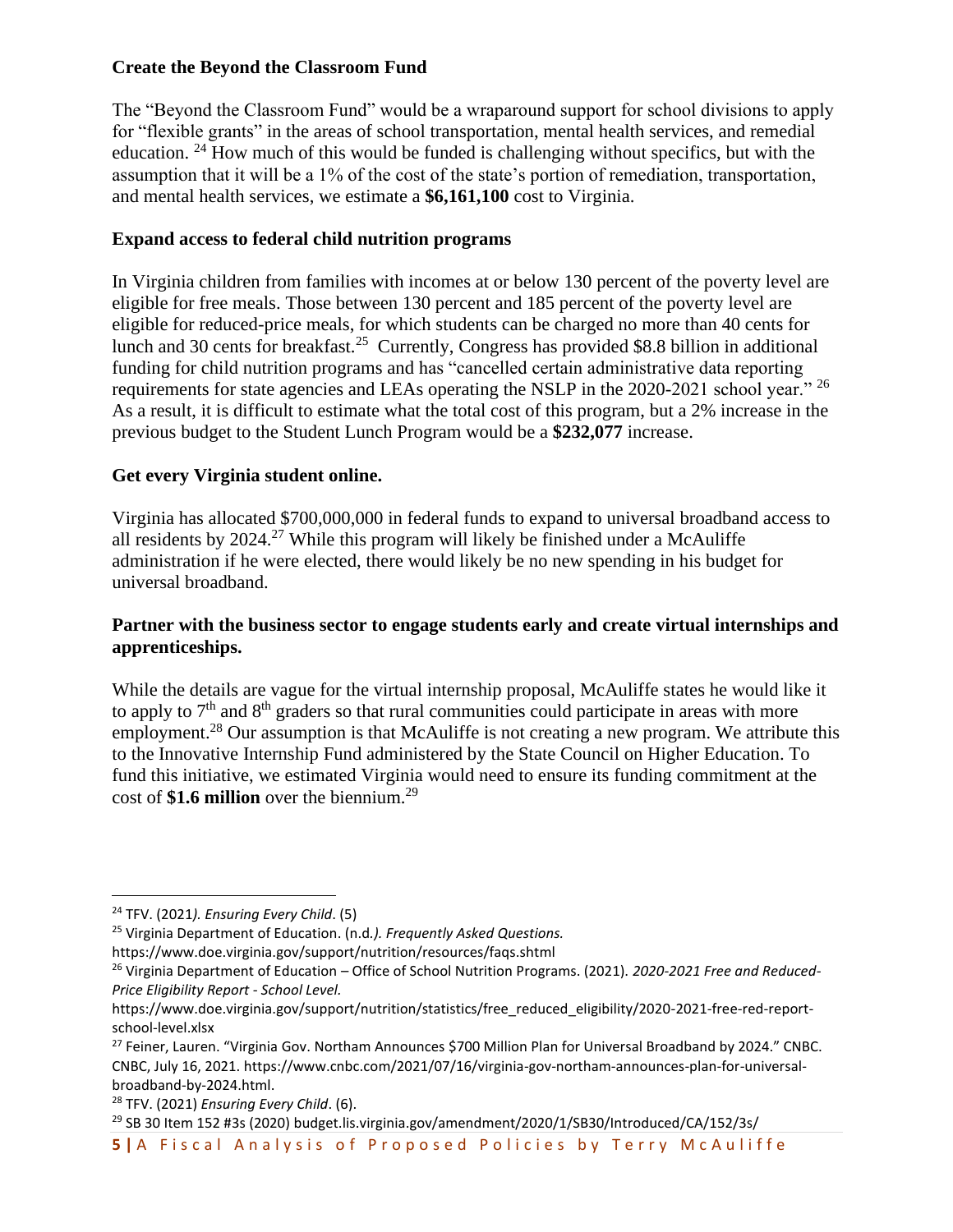# **Establish Career and Technical Education certificate programs in Virginia**

The proposal is for professionals to have skills and credentials implemented for Career & Technical Education courses in high-demand fields; a similar program was implemented with the Virginia Western Community College and Roanoke City Public Schools, at the cost of \$300,000. If one of these were implemented in another part of the state, the costs would likely be similar. But given McAuliffe's previously stated goals of implementing the Board of Education's 2019 Prescribed SOQs, McAuliffe proposes including the work-based learning coordinators at a cost to taxpayers of **\$1,100,000** to ensure internship and apprenticeship programs. This would establish state-level and regional work-based learning coordinators to foster connections between school divisions and the business community.<sup>30</sup>

# **ENTREPRENEURIAL PLAN**

# **Create a cabinet-level advisory to develop and implement a statewide strategic plan to support and grow entrepreneurship and entrepreneurial ecosystems.<sup>31</sup>**

The most concise proposal is to create a Cabinet-level advisor for the Governor's office. In 2021, Budget Item 52 #3h introduced by Del. Krizek for a Children's Cabinet Advisor was estimated at \$150,000 and one full-time employment position.<sup>32</sup> An entrepreneurial advisor position would likely track similarly for McAuliffe.

# **ECONOMIC PLAN**

# **Require paid sick days and family medical leave**

There is no cost to business attributed to the McAuliffe budget projections, but its significance should be noted.

The Bureau of Labor Statistics estimates the cost of paid sick leave benefits to employers at \$0.45 per employee hour worked.<sup>33</sup> The Virginia Interfaith Center currently estimates that 1.2 million Virginians should qualify for paid sick days.<sup>34</sup> At the thirty-hour workweek threshold that Delegate Guzman's HB 2137 (2021) would set<sup>35</sup>, you are looking at a \$16,200,000 cost to Virginia's businesses.

The cost to taxpayers would come in the form of enforcement. McAuliffe's proposal is significantly similar to HB 898 (2020) from Del. Guzman. The Commonwealth would need to hire five full-time compliance officers, who will be in charge of inspection activities. Virginia has already paid for the one-time expenditure of updating its software for compliance in HB30

https://www.bls.gov/ncs/ebs/factsheet/paid-sick-leave.htm

<sup>35</sup> HB 2137. (2021 Session). (p.2, 61-69). https://lis.virginia.gov/cgi-bin/legp604.exe?211+ful+HB2137+pdf

**6** | A Fiscal Analysis of Proposed Policies by Terry McAuliffe

<sup>30</sup> VBOE. (2019) Standards of Quality. (18)

<sup>31</sup> Terry for Virginia. (2021). *Support Entrepreneurship and Build Strong Entrepreneurial Ecosystems in Virginia.* terrymcauliffe.com/wp-content/uploads/2021/05/TRM\_PolicyPage\_Entrepreneurship.pdf

<sup>32</sup> HB1800 Item 52 #3h (2021). budget.lis.virginia.gov/amendment/2021/1/HB1800/Introduced/MR/52/3h/ <sup>33</sup> Bureau of Labor Statistics. (March 2020). *Employee Benefits Survey*.

<sup>34</sup> Virginia Interfaith Center. (2021) *Paid Sick Days*. https://www.virginiainterfaithcenter.org/economicjustice/paid-sick-days/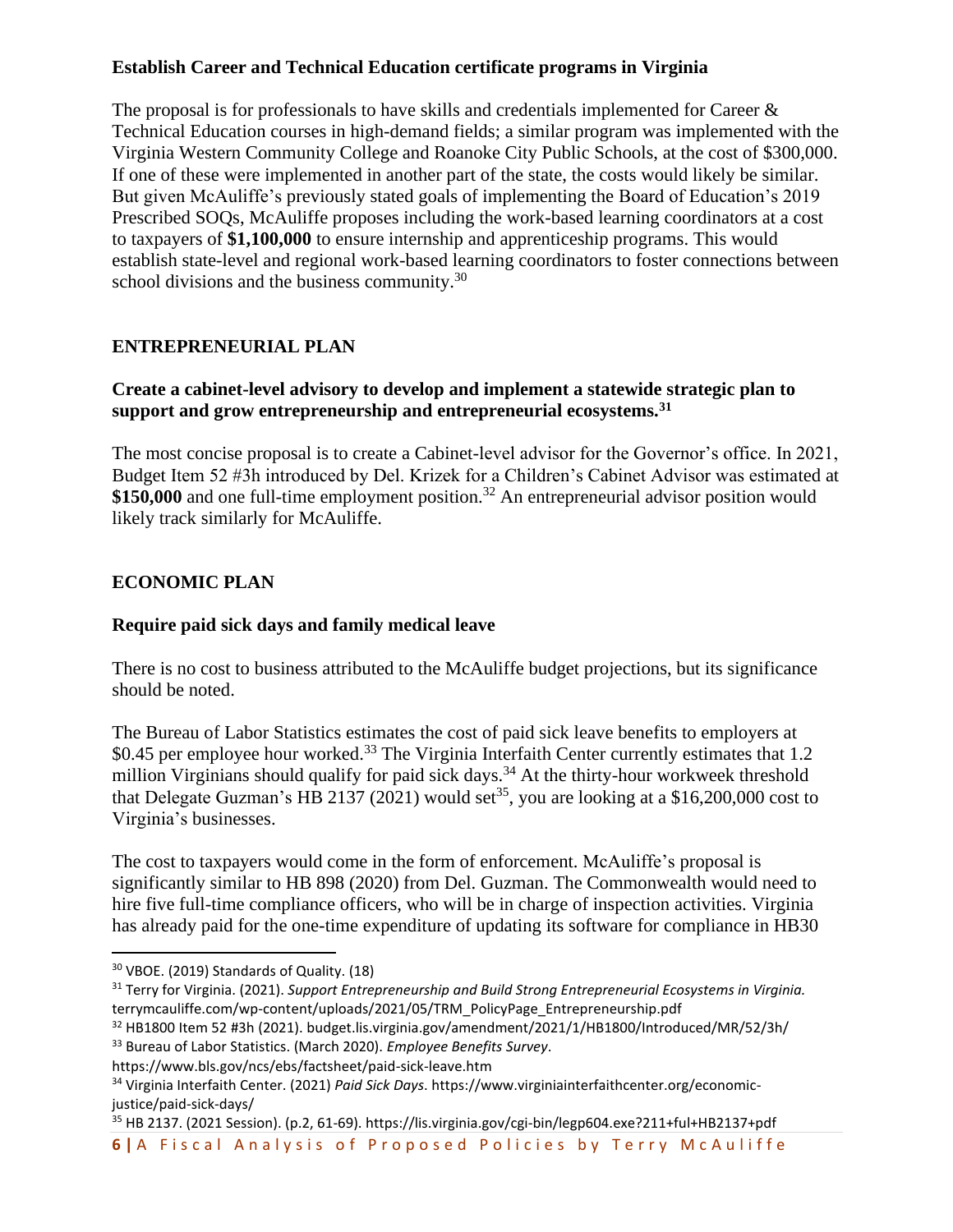(2020). There would also be a cost for the Attorney General, who files a complaint with their office. While some state agencies may be affected by having to update their system for dealing with paid leave and accrual, the cost of compliance was indeterminate every time an iteration of the legislation was filed. To phase in the program Department of Labor and Industry estimate, they would need **\$419,444** in the first FY and would become a recurring expense of **\$638,888**<sup>36</sup>

#### **Ensure childcare is accessible and affordable.**

McAuliffe intends to expand the Child Care Development Block Grant (CCDBG) funding eligibility criteria and make the funding permanent.<sup>37</sup> McAuliffe does not state specific eligibility criteria he would like to expand. The cost would be **\$52,458,428** in FY23 to fund the current levels with no new spending from the federal government. Currently this spending is covered Coronavirus Response and Relief Supplemental Appropriations Act of 2021.<sup>38</sup>

#### **Taking care of our caregivers and providing better support to our care workers.**

If McAuliffe raises the rate for personal care, respite, and companionship services provided in the waiver programs to \$25. Virginia will have a cost of **\$272,486,340** from the General Fund and **\$272,486,340** from the Non-General Fund annually.<sup>39</sup>

## **Strengthen Virginia's collective bargaining law.**

McAuliffe has stated his intention to build on recently passed legislation allowing some collective bargaining for local government employees: "the existing law creates a local option for bargaining but leaves a lot of open questions for industries that wish to organize." He also makes it clear that he doesn't believe it should apply only to localities: "Virginia made tremendous progress [...], but state employees were not included in the legislation." <sup>40</sup>

While the total cost could vary, we used Senator Saslaw's Committee Substitute to SB 939 to determine some of the initial costs to implement the statewide collective bargaining. First the establishment of the Public Employee Relations Board, as a supervisory board, would have the effect of compensation for the Board members. <sup>41</sup> This is not included in our analysis, nor is the support staff that the Board will likely require.

The Office of the Attorney General stated they would require an additional attorney to cover appeals to the circuit court. The Department of Human Resources and Management anticipates five additional positions to create the Office of Labor Relations and a one-time consultant support. $42$ 

<sup>36</sup> Department of Planning and Budget. (2020). *HB 898 Fiscal Impact Statement*. lis.virginia.gov/cgibin/legp604.exe?201+oth+HB898F122+PDF

<sup>37</sup> Terry for Virginia. (2021). *Making the "Virginia Dream" A Reality: Investing in Virginia Workers and a More Equitable Post-COVID Economy*. terrymcauliffe.com/wp-content/uploads/2021/02/Terry-McAuliffe-Workforce-Development-Plan.pdf (3)

<sup>38</sup> HB 1800 Item 137 #2h (2021 Special Session I).

budget.lis.virginia.gov/amendment/2021/2/HB1800/introduced/CA/137/2h/

<sup>39</sup> HB 30 Item 313 #49h (2020 Session) budget.lis.virginia.gov/amendment/2020/1/HB30/Introduced/MR/313/49h/ <sup>40</sup> TFV. (2021) *Making the "Virginia Dream".* (4)

<sup>41</sup> Department of Planning and Budget. (2020). *Fiscal Impact Statement SB 939.* (1-2). https://lis.virginia.gov/cgibin/legp604.exe?201+oth+SB939FH1122+PDF

*<sup>42</sup> Ibid. (2)*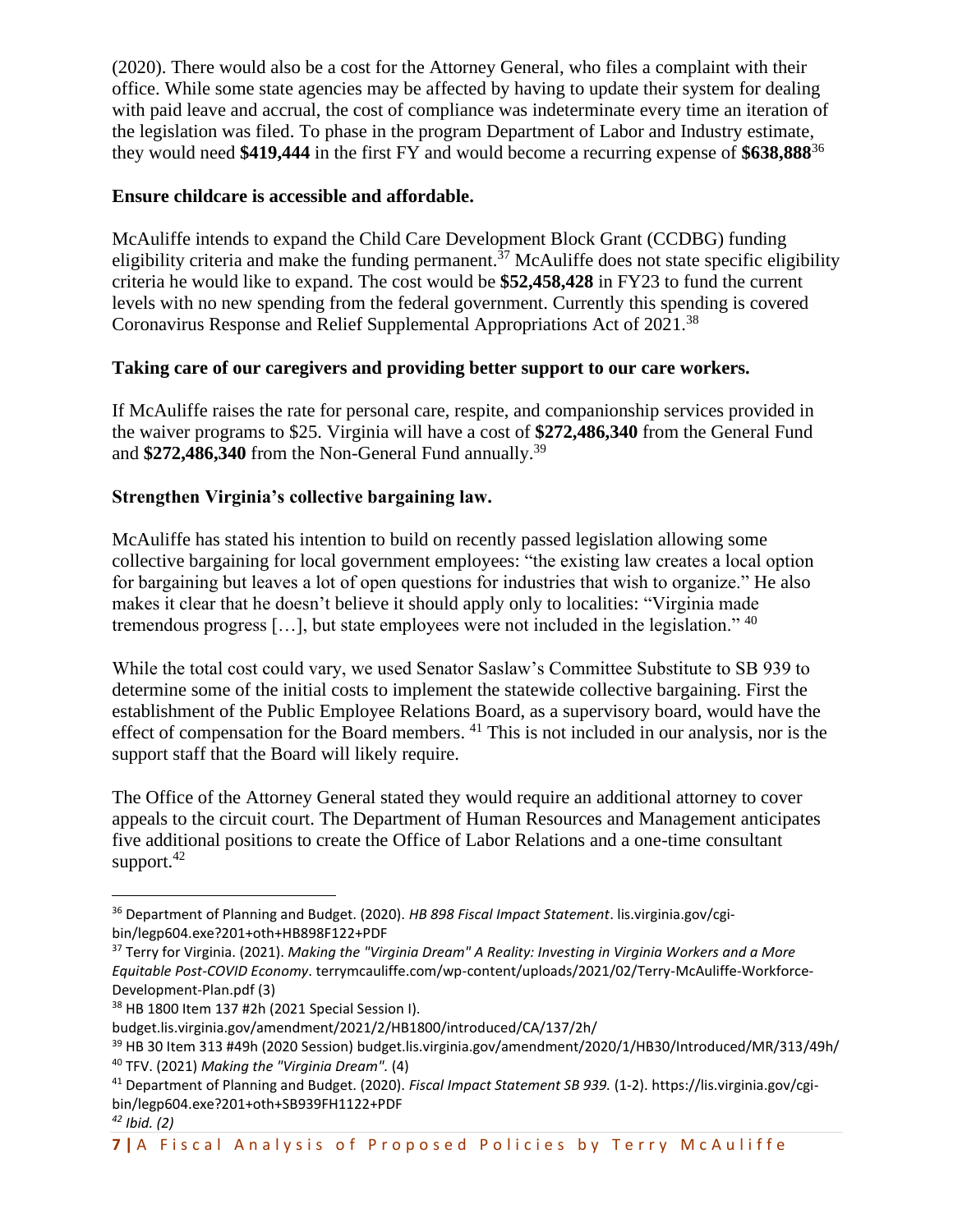The Fiscal Impact Statement provided by the Department of Planning and Budget outlines that agencies with the largest number of employees, such as the Department of Corrections, Department of Transportation, Department of Behavioral Health and Developmental Services, and Virginia Community College System could require five to six additional human resource staff which could cost between \$769,223 to \$923,068 per agency. In our analysis, we have used the more conservative estimate for our forecasting.  $43$ 

Virginia's medium to large sized agencies like the Department of State Police, Department of Health, Department of Motor Vehicles, Department of Social Services, and Virginia's universities could require four to five additional human resource staff each at a cost of \$615,378 to \$769,223 per agency. Again, in our analysis, we have chosen the more conservative estimate.<sup>44</sup>

There will be one-time costs for new custom training modules for supervisors, employees, and human resource professionals. In addition, there is necessary statewide technology support for collective bargaining. <sup>45</sup>

The administrative cost to establish collective bargaining for state employees in Virginia would be \$18,157,915 in FY22 and \$9,523,115 in FY23. (See Table 3).

The next issue with forecasting McAuliffe's proposal for state employee collective bargaining is the cost of increase salaries for state employees. The Economic Policy Institute, a left of center think tank, chaired by current AFL-CIO President Elizabeth Shuler, whose advice and research would we find would likely be favorably considered in a McAuliffe Administration, researched Virginia's private- and public-sector pay gap. In their analysis they found, on average that public employees made 14.1% less than comparable private-sector employees in 2015-2019. Due to public-sector workers' generous benefits, they concluded that the total compensation was approximately 10% lower for local government employees.<sup>46</sup>

We find it entirely plausible that Virginia closes the pay gap between private- and public-sector attributing a 10% salary increase to McAuliffe's budget. In the 2020 session, the total cost for a 3% increase for state employees was totaled at \$133,355,949 for FY22.<sup>47</sup> This works out to \$444,519,830 for a 10% increase in state employee's salaries. Additionally, Additionally, decisions by local school division employees to collectively bargain for salary increases would have an impact on state funding for K-12 education The Department of Planning and Budget valued the state's share of a statewide one percent salary increase for funded SOQ instructional and support positions is estimated at \$48,219,919. It is unclear, if McAuliffe intends to have this be a part of his teacher pay raise or in addition to his teacher pay raise, which would drive costs even higher. For our estimates, we assess the amount would come in addition to the teacher pay raise in the same FY. For an additional 10% increase, the number would be valued at \$482,199,190.

This represents a total of **\$1,874,965,290** in additional spending due to state employee collective bargaining over the biennium.

*<sup>43</sup> Ibid. (3)*

*<sup>44</sup> Ibid. (3)*

*<sup>45</sup> Ibid. (4-5)*

<sup>46</sup> Morrissey, Monique. "Unions Can Reduce the Public-Sector Pay Gap." Economic Policy Institute, June 17, 2021. https://www.epi.org/publication/unions-public-sector-pay-gap/.

<sup>47</sup> SB30 Item 477 #4s. (2020). https://budget.lis.virginia.gov/amendment/2020/1/SB30/Introduced/CA/477/4s/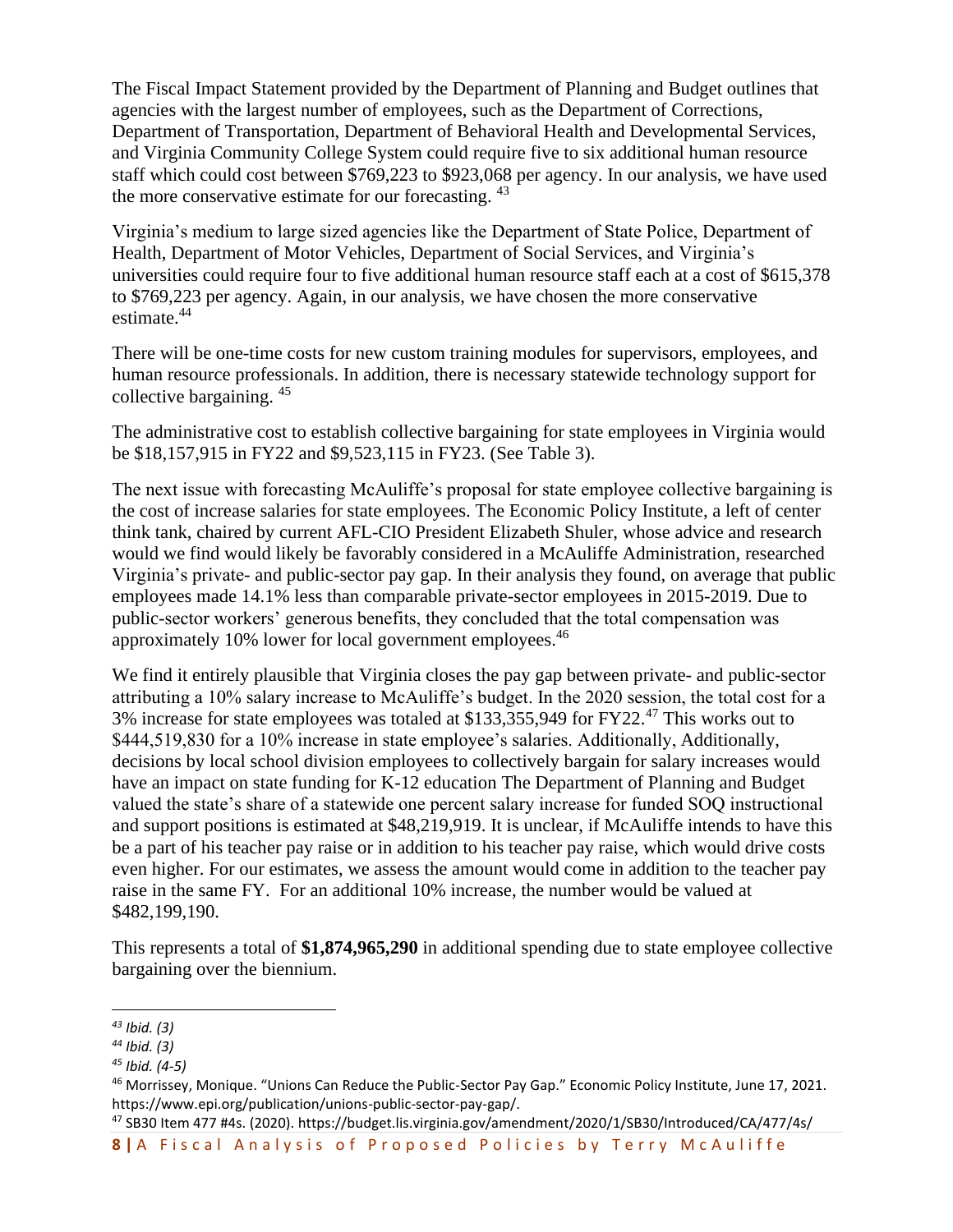#### **Promote pay equity and hold companies accountable for disparities.**

In order to increase transparency, McAuliffe will require employers to report gender and racial wage gaps. He states that when evident disparities are apparent, McAuliffe will hold those companies "accountable until these gaps are closed."<sup>48</sup> While it is impossible to know what this level of reporting will cost businesses, the cost to taxpayers comes in the form of enforcement. Looking at Del. Hurst's HB 622 (2020), the cost for enforcing those employers from discharging employees because they inquired or discussed wages was **\$113,038** a FY for a full-time position with the Department of Labor and Industry (DOLI). DOLI anticipated between 75 to 100 calls regarding the matter.<sup>49</sup> We cannot know the exact amount, but we assume that a similar number of complaints regarding racial or sexual wage gap discrepancies.

#### **Promote occupational and professional license reciprocity for military spouses.**

McAuliffe's proposal provides military spouses with occupational and professional license reciprocity from their emigrating state.<sup>50</sup> Without any more details, we must assume that this is the current policy of the Commonwealth due to Senator Suetterlein's SB 981 (2020). The cost to taxpayers had no anticipated fiscal impact, because state agencies could absorb compliance cost. 51

#### **Accelerate the path to a \$15 minimum wage.**

McAuliffe proposes to increase the minimum wage by 2024 instead of the 2026 target date.<sup>52</sup>

The Department of Planning and Budget assigned a fiscal impact to this legislation in 2021, and while they did not forecast the increase to 2026, their formulas are simple enough to extend. Institutions of Higher Education, the Virginia Employment Commission, Department of Social Services, Department of Juvenile Justice were unable to give the Department of Planning and Budget a specific fiscal impact. The Department was also coming up with an indeterminate fiscal impact for public education or local government.<sup>53</sup>

For several departments, we can use their fiscal impacts: Department of Labor and Industry (enforcement), Central Appropriation (salaries), Compensation Board, Department of Tax (seasonal contracts), Department of Medical Assistance Services (Attendant Care, Adult Day Health, In-Home Residential, Community Engagement, Day Support), and the Alcohol Beverage Control Authority (Decrease in Profits). (See Table 4).<sup>54</sup>

Following the Department's formula, the estimates to reach the goal of a \$15 minimum wage by 2024 would result in (at least) new spending or reduced revenue of 2023 GF **\$119,246,320** and 2023 NGF **\$111,394,223**. The costs would surely be higher, but these are the numbers provided to the public.

<sup>48</sup> TFV. (2021). *Making the "Virginia Dream".* (5).

<sup>49</sup> Department of Planning and Budget. (2020). *Fiscal Impact Statement HB622*. lis.virginia.gov/cgibin/legp604.exe?201+oth+HB622FER122+PDF

<sup>50</sup> TFV. (2021) *Making the "Virginia Dream*". (5).

<sup>51</sup> Department of Planning and Budget. (2020). *Fiscal Impact Statement SB 981.* lis.virginia.gov/cgibin/legp604.exe?201+oth+SB981FER122+PDF

<sup>52</sup> TFV. (2021) *Making the "Virginia Dream".* (5). f

<sup>53</sup> Department of Planning and Budget. (2020). *Fiscal Impact Statement SB 7.* (5, 6, 11,)

 $54$  Ibid. (2-4)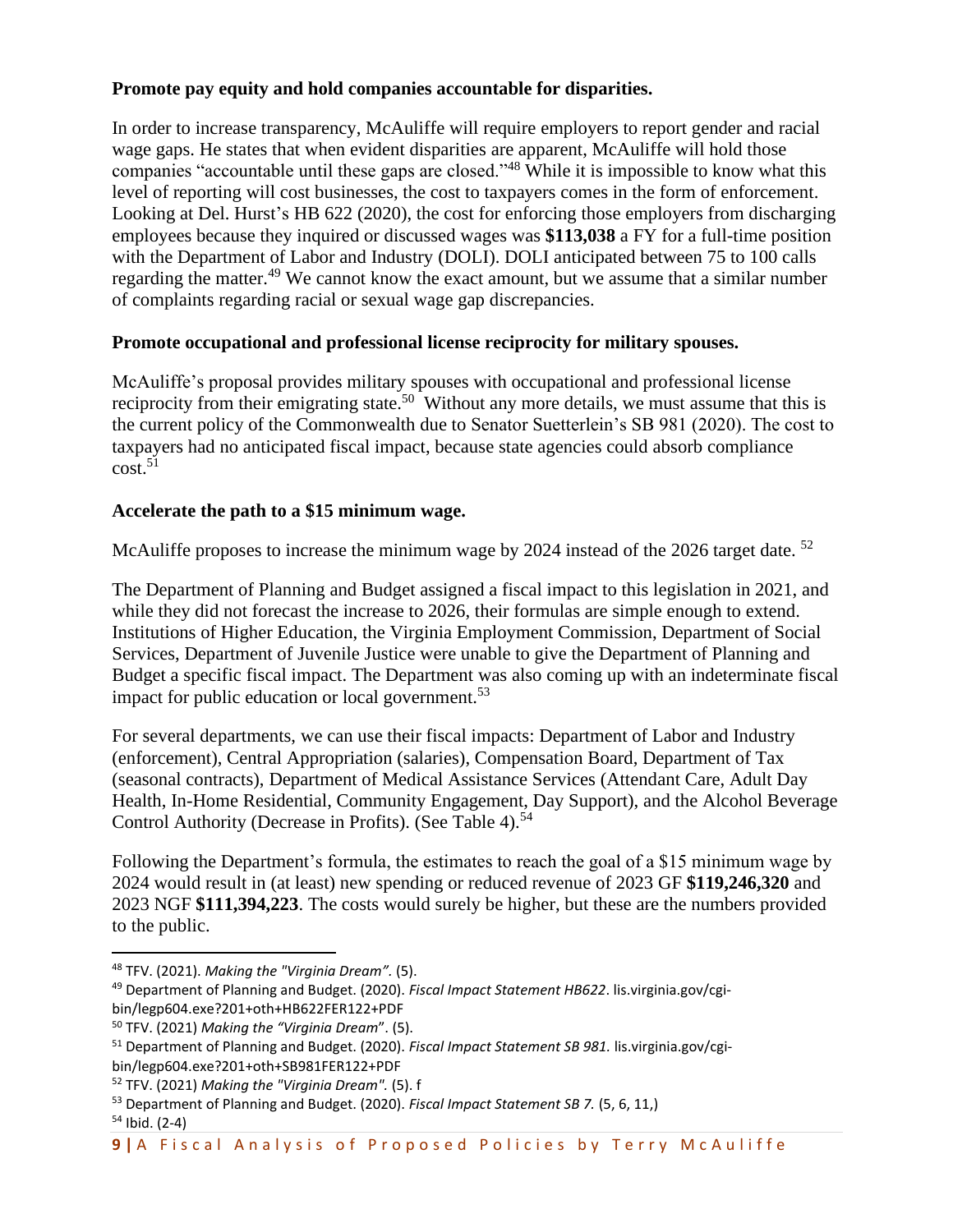# **Create a seamless 5-year pathway to a high-demand, good-paying career.**

McAuliffe would like to offer a five-year pathway for students with wraparound financial assistance with a large expansion of Governor Northam's "Get Skilled, Get a Job, Give Back" initiative, or "G3" program. While the proposal's language is vague, it seems McAuliffe's goal is to offer universal community college. Currently, the G3 program offers a \$900 grant per semester for a total of \$3,600 a student for universal community college.<sup>55</sup> Virginia had 92,010 graduates of secondary education in 2020.<sup>56</sup> The cost to the budget to guarantee universal community college would be **\$331,236,000** annually.

# **Ensure coordination across systems to meet workforce needs.**

McAuliffe proposes a "workforce preparedness steering committee" to help guide spending in workforce development.<sup>57</sup> We believe a steering committee like this would likely behave similarly to the Department of Aging and Rehabilitative Services, an appointed committee similar to other boards and commissions; while there would be per diem and travel for its members, we were not able to forecast the cost.

# **Dramatically expand work-based learning opportunities for students.**

Re-statement of "Build internship and apprenticeship opportunities into the K12 experience" and is not double counted in our analysis.

# **Engage students early about career-training pathways to break down stigma.**

We assume that Governor Northam is not proposing a new program but instead proposing marketing, outreach, advising, and public awareness for young women and students of color to pursue careers in STEM-H and computer science. In the 2021 budget, an outreach program administered by Virginia's Community Colleges for the "G3" initiative was funded at \$5,000,000, which we attribute a similar outreach campaign would cost.<sup>58</sup>

## **Establish regional Technology Innovation Labs (TIL) and impact teams.**

In his proposal, McAuliffe would like to see the Department of Education "cross-pollinate ideas" for different Technology Innovation Labs.<sup>59</sup> Assuming this uses the regions used by the VDOE, there will be 8 different TILs in the Commonwealth. These labs could partner with current community colleges, or they could be stand-alone higher education center. With McAuliffe's

<sup>55</sup> Bauer-Wolf, Jeremy. "Virginia Establishes Tuition-Free Community College for High-Demand Fields." Higher Ed Dive. Higher Ed Dive, March 30, 2021. https://www.highereddive.com/news/virginia-establishes-tuition-freecommunity-college-for-high-demand-fields/597574/.

<sup>56</sup> Virginia Department of Education. (2020) *Schools with a Graduating Class.*

https://p1pe.doe.virginia.gov/reportcard/ogr\_report.do?link=school&year=2020&rate=4

<sup>57</sup> TFV. (2021). *Making the "Virginia Dream".* (6)

<sup>58</sup> SB1100 Item 220 #2s. (2021 Special Session I).

budget.lis.virginia.gov/amendment/2021/2/SB1100/Introduced/FA/220/2s/

<sup>59</sup> TFV. (2021) *Making the "Virginia Dream" A Reality: Investing in Virginia Workers and a More Equitable Post-COVID Economy.* (7-8) https://terrymcauliffe.com/wp-content/uploads/2021/02/Terry-McAuliffe-Workforce-Development-Plan.pdf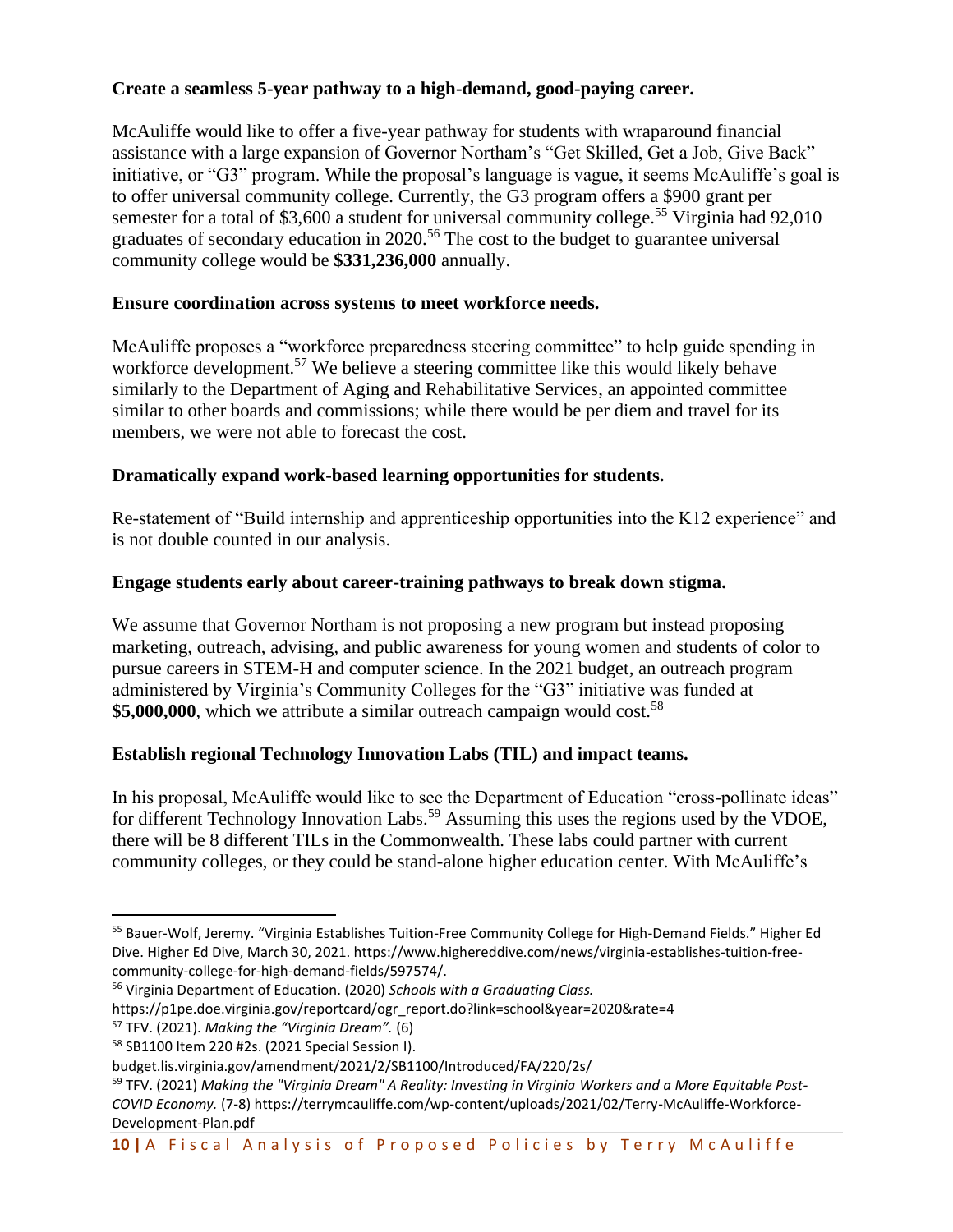stated goals of allowing local communities to provide input, for our analysis we assume he will emulate a higher education center like the New College Institute.

There would be a large capital expenditure to build new labs, such as Virginia Tech's Center for Innovative Technology with \$69,000,000 in capital outlay. For our analysis, we assume the plan is to use existing community colleges or higher education centers, so we attribute a similar operating budget as the New College Institute, which is set at  $$4,413,700$  in operating costs.<sup>60</sup> Assuming a new TIL in each of VDOE's eight regions would cost the state **\$35,309,600** annually.

## **Fund advisor positions at community colleges.**

For thirty new advisor positions for Virginia's Community College System, the estimate in 2021 was **\$2.5 million**. 61

# **Reduce the burden of student loan debt by improving transfer of community college credits to four-year institutions.**

If McAuliffe successfully improves every credit transfer from community college to four-year institutions, students could see a drop in their tuition prices. If we were to assume that McAuliffe would make up the difference in lost tuition to a four-year institution as part of his proposal, then it could get pricey. At Wytheville Community College, there were 1000 dual enrolled students<sup>62</sup>, and using McAuliffe's  $\frac{$8300}{$300}$  savings per credit hour, <sup>63</sup> the easy math would be \$300,000 spread out to other colleges. While the scenario is hypothetical and we do not believe it is unreasonable, we do not include it in our analysis.

## **Increase availability of short-term immersion programs and stacking credentials to retrain and re-skill employees for high-demand jobs.**

Under a second McAuliffe administration, he would like to see Virginia "dramatically increase" the number of available credentials created under the New Economy Workforce Credentials Act (HB 66 – 2016). With the funding initially provided, the total cost was 12.5 million over the biennium. 64

For our assumptions, we take a dramatic increase to mean an increase of 25% (or more), which would be **\$3,125,000** over the biennium.

# **Draw down federal dollars to students enrolled in VCCS with support services.**

This proposal builds on the 2020 decision by the Department of Social Services to designate the Virginia Community College System as a recognized provider of critical services for those individuals enrolled in the Supplemental Nutrition Assistance Program (SNAP). Virginia can be reimbursed for half of every dollar invested in programs like employment training.<sup>65</sup> In 2019, the

<sup>60</sup> HB1800 Item 220(Special Session I) New College Institute Operating Expenses.

https://budget.lis.virginia.gov/item/2021/2/totals/HB1800/Enrolled/1/office-of-education/new-college-institute/ <sup>61</sup> HB1800 Item 220 #5c (2021 Special Session I).

budget.lis.virginia.gov/amendment/2021/2/HB1800/Introduced/CR/220/5c/

<sup>62</sup> Wytheville Community College. (2021). *Dual Enrollment at WCC*. www.wcc.vccs.edu/dual-enrollment <sup>63</sup> TFV. (2021). *Making the "Virginia Dream".* (8)

<sup>64</sup> HB30 Item 144 #2c. (2016 Session). budget.lis.virginia.gov/amendment/2016/1/HB30/Introduced/CR/144/2c/ <sup>65</sup> TFV. (2021). *Making the "Virginia Dream".* (9)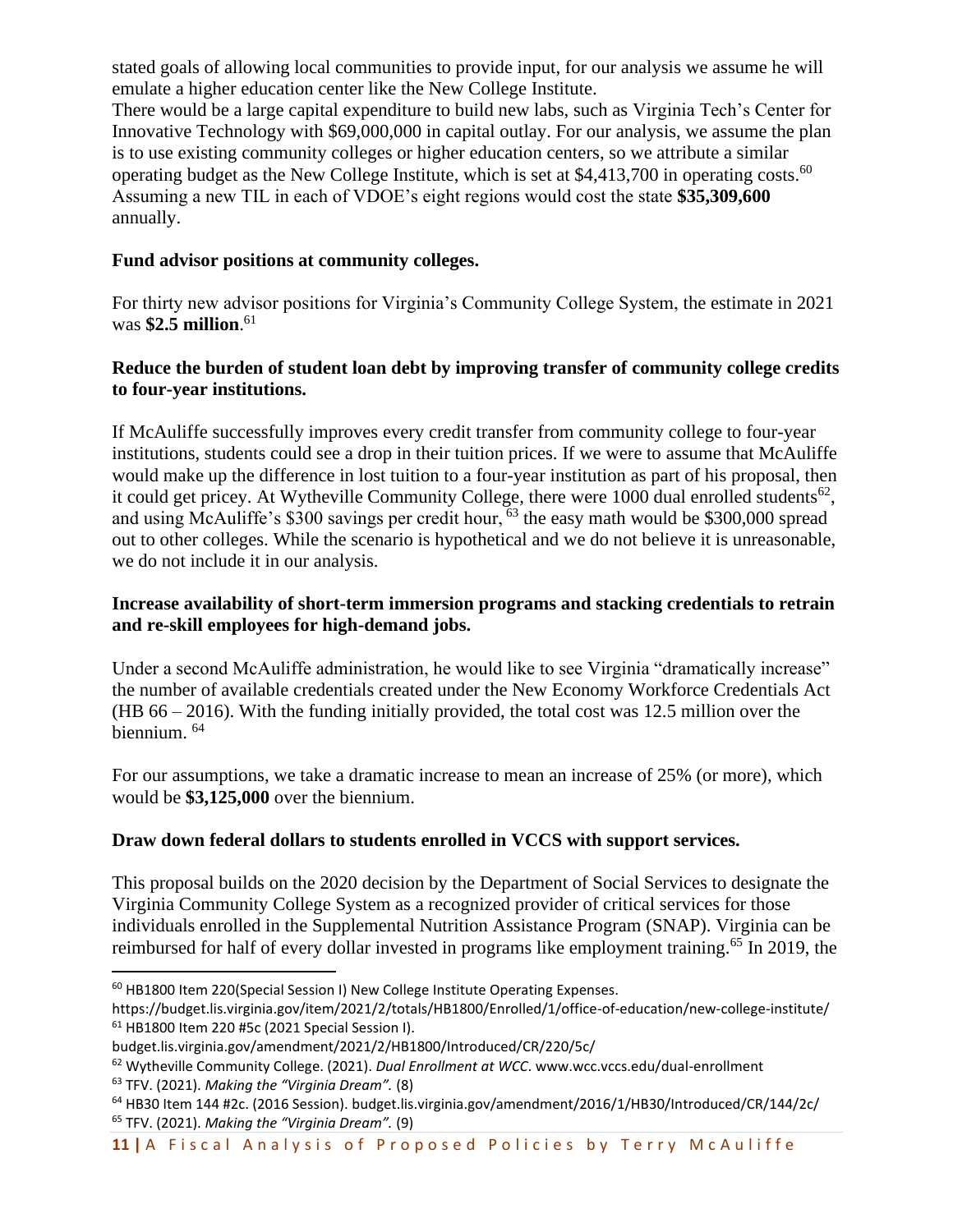amount received was \$85 million for 20% of the eligible student population.<sup>66</sup> If a McAuliffe administration could increase this number by 10%, Virginia would receive federal investment dollars of approximately **\$16,000,000** in the biennium. We include these savings in our projected budget.

## **Establish Career and Technical Education (CTE) certificate programs for educators in Virginia**

Virginia currently permits the Board of Education to issue a provisional license to a teacher seeking an initial license in the Commonwealth who has not attained an industry certification credential in the area in which the teacher seeks endorsement to allow the teacher to attain such credential.<sup>67</sup> McAuliffe states that the Commonwealth does not have a clear, streamlined pathway for CTE educators to obtain the necessary credentials.<sup>68</sup> If he is proposing a statefunded pathway, then the costs could accumulate, but if he is merely offering to streamline the process by which local school divisions receive these provisional licenses, as set out in HB 2137 (2015), from the Board of Education, there will be no fiscal impact. $69$ 

#### **Expand opportunities for high school students to receive college credit and allow students to obtain credit for their CTE coursework.**

This proposal is substantially similar to "Reduce the burden of student loan debt by improving transfer of community college credits to four-year institutions" and is not double counted in our analysis.

## **Partner with the business sector to create virtual internships and apprenticeships.**

This proposal is substantially similar to "Partner with the business sector to engage students early and create virtual internships and apprenticeships" and is not double counted in our analysis.

## **Enable Virginians to access registered apprenticeships**

This proposal is substantially similar to "Build internship and apprenticeship opportunities into the K12 experience" and is not double counted in our analysis.

## **COVID-19 PLAN**

#### **Continue to build capacity for COVID-19 testing, contact tracing and vaccine dissemination.**

Assuming that the federal government will pick up the cost of testing, tracing, and vaccination, the only actual spending proposal for McAuliffe's plan would be an education campaign for the

<sup>68</sup> TFV. (2021*) Making the "Virginia Dream*". (10)

<sup>66</sup> State Council of Higher Education for Virginia. (2021). *Undergraduate Fall Enrollment, SNAP Participation and Potential Eligibility.* dashboards.schev.edu/college-students-on-snap

<sup>67</sup> Virginia Department of Education (2017*) The Path to Industry Certification: High School Industry Credentialing.* doe.virginia.gov/instruction/career\_technical/path\_industry\_certification/index.shtml

<sup>69</sup> Department of Planning and Budget. (2015). *Fiscal Impact Statement HB 2137*. lis.virginia.gov/cgibin/legp604.exe?151+oth+HB2137FER122+PDF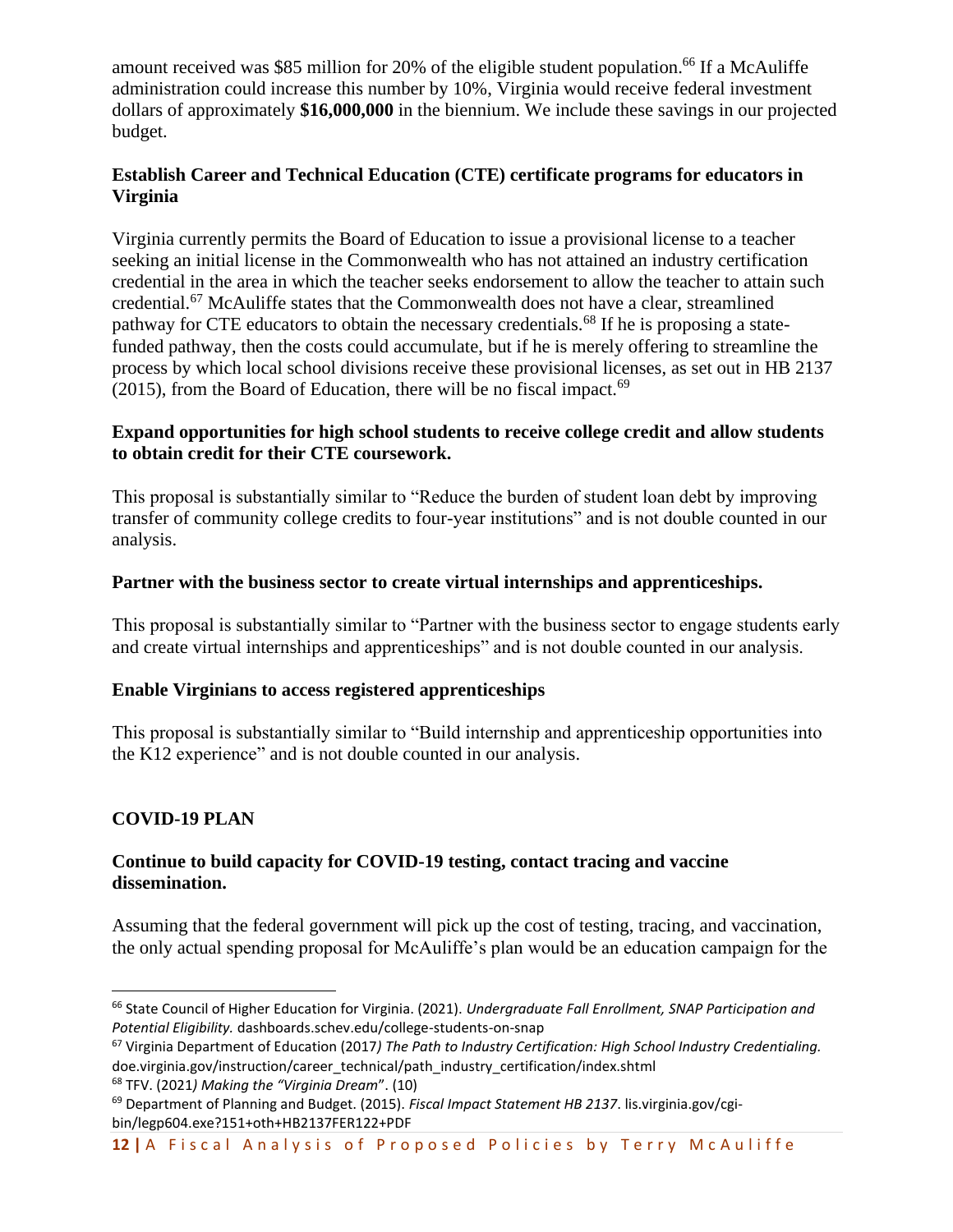COVIDWISE app that Governor Northam launched.<sup>70</sup> A campaign was launched in 2021 with a focus on "equity, diversity, and inclusion to maximize the reach of COVID-19 communications to target Virginians of various socio-economic, geographic, racial and ethnic, generational, physical and mental abilities, religious, gender, language differences, and other unique similarities and differences." The cost to taxpayers was **\$600,000**, and we expect the cost would be similar for a COVIDWISE education campaign.  $71$ 

## **Cut down on costs and supply-chain issues by bringing PPE and pharmaceutical manufacturing to Virginia.**

McAuliffe cites his trip to San Francisco to secure a private grant to VCU of \$25 million from the Bill and Melinda Gates Foundation. He claims the trip also led to securing a \$354 million federal contract for a Richmond-based startup.<sup>72</sup> Governor McAuliffe was prolific in his worldwide travel in the name of economic development. Governors of every state do this as an ordinary course, but we believe that including a budget item for McAuliffe is necessary. In 2015, he made an 11-day, six-country trip to Europe, which was reported as costing **\$176,000**, which we think is a fair addition to his potential budget.<sup>73</sup>

# **Ensure that every Virginian has access to paid sick days**

This proposal is substantially similar to "Require paid sick days and family medical leave" and is not double counted in our analysis.

## **Provide hazard pay for essential workers.**

While McAuliffe lauds Governor Northam for providing hazard pay for home health care workers, he does not guarantee all essential workers funding from the Virginia budget. He instead states he will work with President Biden to make sure that federal COVID-relief packages include this pay.<sup>74</sup>

## **Ensure every Virginian has access to unemployment benefits when they need them.**

With the 2021 Special Session allocating \$862 million to the Unemployment Insurance Trust Fund, employers will be making up the rest through a rate increase. McAuliffe could spend down the General Fund to make UITF whole, but he does not state this in his plan.<sup>75</sup> This item will likely be moot if legislators follow through with Northam's \$73.6 million to fast-track ongoing modernization efforts at the Virginia Employment Commission, including \$37.4 million to boost call center capacity, \$29.8 million to upgrade technology, nearly \$4.6 million to hire additional adjudication officers, and  $$1.8$  million for personnel support.<sup>76</sup>

<sup>70</sup> Terry for Virginia. (2021). *COVID-19 Recovery Plan: Securing our Economic Recovery & Creating a More Equitable Future.* (2). terrymcauliffe.com/wp-content/uploads/2020/12/Terry-McAuliffe-COVID-19-Recovery-Plan-1.pdf  $71$  HB1800 Item 307 (2021 Session) budget.lis.virginia.gov/item/2021/1/HB1800/Introduced/1/307/

<sup>72</sup> TFV. (2021). *COVID-19 Recovery Plan.* (2)

<sup>73</sup> Keaton, Jamey. "McAuliffe Touts Benefits of 6-Nation European Trip." Associated Press. Associated Press, June 18, 2015. apnews.com/article/72da1bd384de408c9fdb5b4afeba2cf1.

<sup>74</sup> TFV. (2021). *COVID-19 Recovery Plan.* (3)

 $75$  Ibid. (3)

<sup>76</sup> Virginia Office of the Governor. (July 2021) *Governor Northam Announces Plan to Protect Virginia Employers from Paying Higher Unemployment Insurance Taxes.* www.governor.virginia.gov/newsroom/allreleases/2021/july/headline-902112-en.html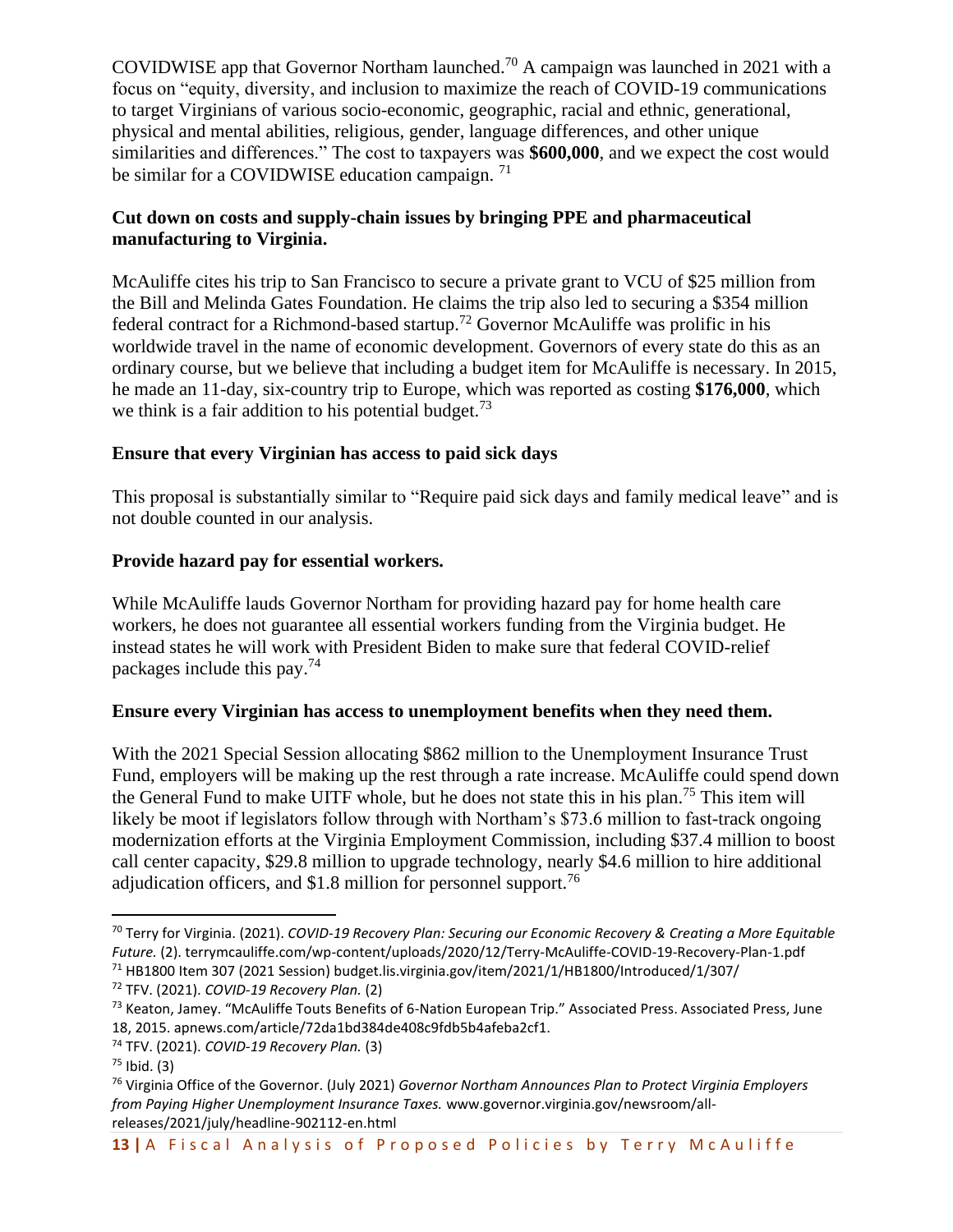## **Strengthen access to basic needs like nutritious food, housing, and health care for all Virginians.**

The proposal to leverage federal and state resources to ensure all Virginias have access to food, affordable housing, and health care is a vague claim. This section has the only stated policy proposal to continue Virginia's COVID-19 levels of rent relief program and eviction prevention.

Currently, the federal CARES Act provides \$12,500,000 for the Virginia Rent Relief Program (formerly Virginia Rent and Mortgage Relief Program)<sup>77</sup> and plans to continue the  $$6,600,000$ over the biennium in funding for Eviction Prevention and Diversion Pilot Program.<sup>78</sup> For our analysis, we assume the federal dollars for this program are unavailable, and McAuliffe decides not to draw down the Virginia Housing Trust Fund to pay for the programs, which has been typically used to "create or preserve affordable housing units, reduce the cost of affordable housing, and increase homeownership." <sup>79</sup> The cost would be **\$31,600,000**.

## **Increase funding for Virginia's incentive grant fund to reopen childcare facilities and provide subsidized care for low-income families.**

This proposal is substantially similar to "**Ensure childcare is accessible and affordable**" and is not double counted in our analysis.

# **Lift up Black and Brown-owned businesses.**

Intending to provide capital and regular access to training and technical support for Small Women and Minority-Owned businesses, McAuliffe proposes a pilot program within the Virginia Department of Small Business and Supplier Diversity.<sup>80</sup> A pilot program for Small Business Assistance and Youth Entrepreneurship Pilot Program was proposed in 2021, the proposed spending was **\$1,546,982,** which is a fair estimate for this similar program. <sup>81</sup>

## **Create a revolving fund to provide low-interest loans to small businesses.**

The proposal to create a program that specifically targets historically disadvantaged populations and communities for low-interest small business loans will likely be administered by the Small Business Financing Authority. His intention is to target historically disadvantaged populations. <sup>82</sup>

A similar proposal for rural Virginians stated that \$1,250,000 would be needed annually for capitalization for the SBFA. Additionally, there would need to be three new positions created at a cost of \$500,000 annually for marketing and loan service capability.<sup>83</sup> The total cost would be **\$1,750,000** annually for the Commonwealth.

14 | A Fiscal Analysis of Proposed Policies by Terry McAuliffe 83 SB 30 Item 105 #1s (2002 Session) budget.lis.virginia.gov/amendment/2002/1/SB30/Introduced/MR/105/1s/

 $77$  HB 5005 Item 113 #1c (2020 Special Session I)

budget.lis.virginia.gov/amendment/2020/2/HB5005/Introduced/CR/113/1c/

<sup>78</sup> HB 30 Item 113 #1c (2020 Session) budget.lis.virginia.gov/amendment/2020/1/HB30/Introduced/CR/113/1c/

<sup>79</sup> Department of Housing and Community Development. (March 2021) *Governor Northam Awards Over \$6 Million in Virginia Housing Trust Fund Homeless Reduction Grants.* dhcd.virginia.gov/governor-northam-awards-over-6 million-virginia-housing-trust-fund-homeless-reduction-grants.

<sup>80</sup> TFV. (2021). *COVID-19 Recovery Plan.* (4).

<sup>81</sup> https://budget.lis.virginia.gov/amendment/2021/1/HB1800/Introduced/MR/128/2h/

<sup>82</sup> TFV. (2021) *COVID-19 Recovery Plan*. (4) terrymcauliffe.com/wp-content/uploads/2020/12/Terry-McAuliffe-COVID-19-Recovery-Plan-1.pdf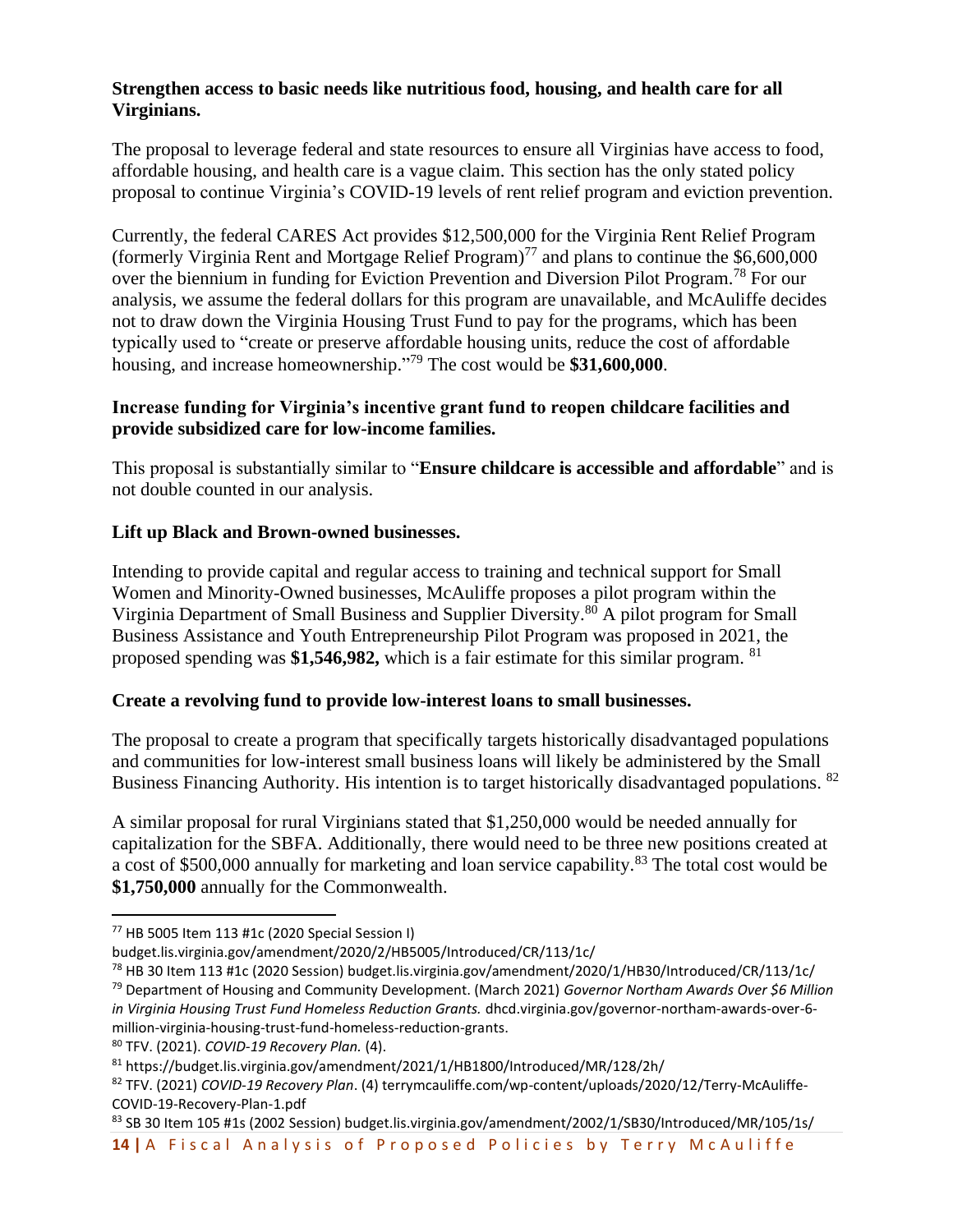#### **Transform the regulatory process and increase support for small businesses**

McAuliffe states he will transform our regulatory process and ensure that small business have access to the support they need but offers no concrete policy positions. **Retrain and re-skill employees for high-demand jobs**

Virginia already offers re-training for some positions, while McAuliffe asks to ramp up these to meet previously stated goals in STEM-H field, the proposal seems similar to previously offered programs.<sup>84</sup> Several budget items have been proposed at community colleges across the Commonwealth, but the only statewide program for a non-reverting Workforce Retraining Fund was attributed a cost of **\$2,000,000** annually.<sup>85</sup>

#### **Partner with the business sector to create virtual internships and apprenticeships.**

This proposal is substantially similar to "Partner with the business sector to engage students early and create virtual internships and apprenticeships" and is not double counted in our analysis.

#### **Promote the Commonwealth to grow our economy and create new jobs**

To grow our economy, McAuliffe proposes a new and aggressive marketing strategy. He laments that the competition (other states and nations) is doing more to market itself.  $86$ At his peak, McAuliffe's Economic Development Services was spending \$1,000,000 over the biennium for an "expanded international and domestic marketing campaign to market Virginia to attract additional businesses to the Commonwealth."<sup>87</sup>

Recently, Virginia's two closest competitors, North Carolina, and Maryland ramped up their marketing campaigns. Governor Roy Cooper proposed \$10 million in additional marketing to attract business to North Carolina.<sup>88</sup> Maryland's Economic Development Marketing Fund sits at 1.9 million over the biennium.<sup>89</sup> While McAuliffe stated he would like to be "aggressive," we will assume he will not outdo North Carolina's proposal and split the difference, adding **\$4,950,000** additional dollars to Virginia's budget.

#### **Increase funding for the Virginia Mental Health Access Project (VMAP).**

In the 2020 Special Session, funding for the Virginia Mental Health Access Program was restored in the House Budget but was not included in the conference report. The cost would be **\$882,000** annually.<sup>90</sup>

<sup>84</sup> TFV. (2021) *COVID-19 Recovery Plan.* (5)

<sup>85</sup> SB 30 Item 108 #1s (2002 Session) budget.lis.virginia.gov/amendment/2002/1/SB30/Introduced/MR/108/1s/ <sup>86</sup> TFV. (2021) *COVID-19 Recovery Plan*. (6).

<sup>87</sup> HB5001 Item 123. (2014 Special Session I). budget.lis.virginia.gov/item/2014/2/HB5001/Chapter/1/123/ <sup>88</sup> North Carolina Office of the Governor. (2021). *Governor Cooper Proposes Budget to Invest in a Strong, Resilient and Ready North Carolina.* (1) governor.nc.gov/news/press-releases/2021/03/24/governor-cooper-proposesbudget-invest-strong-resilient-and-ready-north-carolina

<sup>89</sup> Maryland Department of Commerce. (2021). *FY 2021 Proposed Operating Budget Detail by Agency.* (14) https://dbm.maryland.gov/budget/Documents/operbudget/2021/agency/DepartmentofCommerce.pdf <sup>90</sup> HB 5005 (2020 Special Session I) budget.lis.virginia.gov/amendment/2020/2/HB5005/Introduced/FA/321/1h/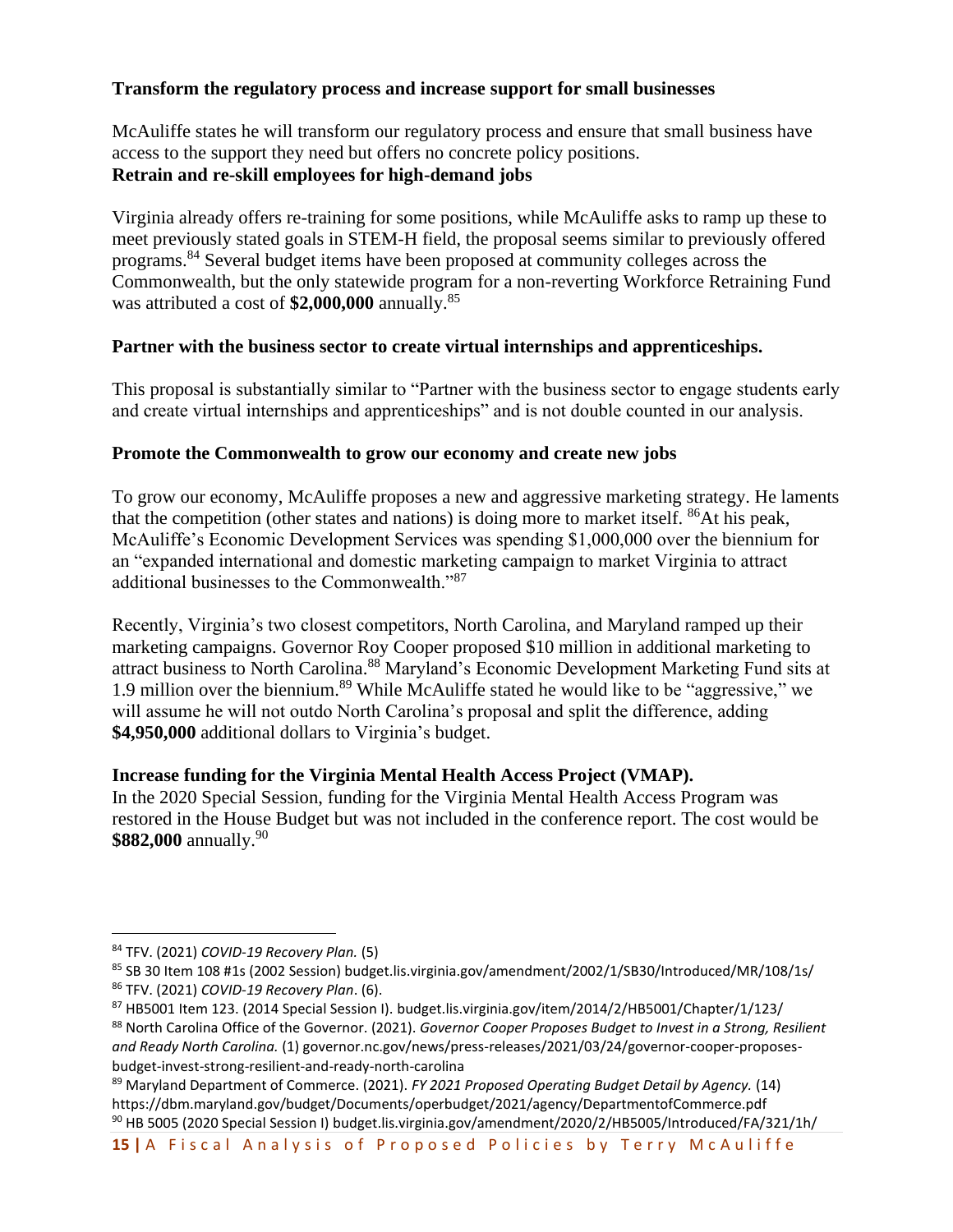#### **Allocate new funding for substance use disorder prevention, harm reduction and treatment.**

During McAuliffe's administration, he put together the Governor's Task Force on Prescription Drug and Heroin Abuse, which produced many recommendations, but very few with fiscal impacts to state agencies. Without more details, it is not possible to determine what the fiscal impact would be, but since McAuliffe states very clearly that he will be allocating new funding, we estimate it will be similar to a legislator's previously proposed budget amendments. For harm reduction we use 2017's Item 292#1h,<sup>91</sup> for prevention programming we use 2017's Item 146 #3h,<sup>92</sup> and for treatment we use 2017's Item  $40 \frac{H2c^{93}}{100}$ , for a total of \$275,000 a year.

# **Leverage federal dollars to support Permanent Supportive Housing.**

While the Virginia Housing Trust Fund supports permanent supportive housing, McAuliffe is talking about specifically drawing down federal dollars for this initiative. While some federal wraparound services may provide some federal match for currently state-supported programming, the Department of Housing and Community Development report was delayed due to COVID-19 and is not available yet. We assume indeterminate spending and/or saving, and it is not included in our budget projections.

#### **Focus mental health resources on early intervention and supporting Virginians across the lifespan.**

While McAuliffe does call for building on Virginia's Behavioral Health System's "System Transformation Excellence and Performance" (STEP-VA) program, he does not mention any new funding for the program. Instead, he mentions that he would like to invest in early intervention services as a priority.<sup>94</sup> This proposal represents budget prioritization and contains no new spending.

# **HEALTHCARE ACCESIBILITY PLAN**

## **Implement a state reinsurance program.**

In his proposal, McAuliffe intends to fulfill HB 2332 (2021) by establishing the Commonwealth Health Reinsurance Program. McAuliffe states in his plan his intention to experience reductions of 30% to premiums after Virginia has secured the 1332 waiver.<sup>95</sup> If this were the case, then the projected cost would be much higher for the Commonwealth. Instead, in our projections, we use the "Likely Expected Net Cost to Virginia" with a 20% projected premium reduction provided by the State Corporation Commission, which would be **\$65,400,000** annually.<sup>96</sup>

<sup>91</sup> HB1500 Item 292#1h (2017 Session)

budget.lis.virginia.gov/amendment/2017/1/HB1500/Introduced/MR/292/1h/

<sup>92</sup> HB1500 Item 146#3h (2017 Session)

budget.lis.virginia.gov/amendment/2017/1/HB1500/Introduced/MR/146/3h/

<sup>93</sup> HB1500 Item 4 #2c (2017 Session) budget.lis.virginia.gov/amendment/2017/1/HB1500/Introduced/CR/40/2c/ <sup>94</sup> TFV. (2021). *COVID-19 Recovery Plan*. (7)

<sup>95</sup> TFV. (2021) *Building A Healthier Virginia: Ensuring That Every Virginian Has Access to Quality, Affordable Health Car*e (3) https://terrymcauliffe.com/wp-content/uploads/2021/03/Terry-McAuliffe-Building-a-Healthier-Virginia-Plan.pdf

<sup>96</sup> State Corporation Commission (2021) *Fiscal Impact Statement HB 2332.* (3) https://lis.virginia.gov/cgibin/legp604.exe?212+oth+HB2332FER171+PDF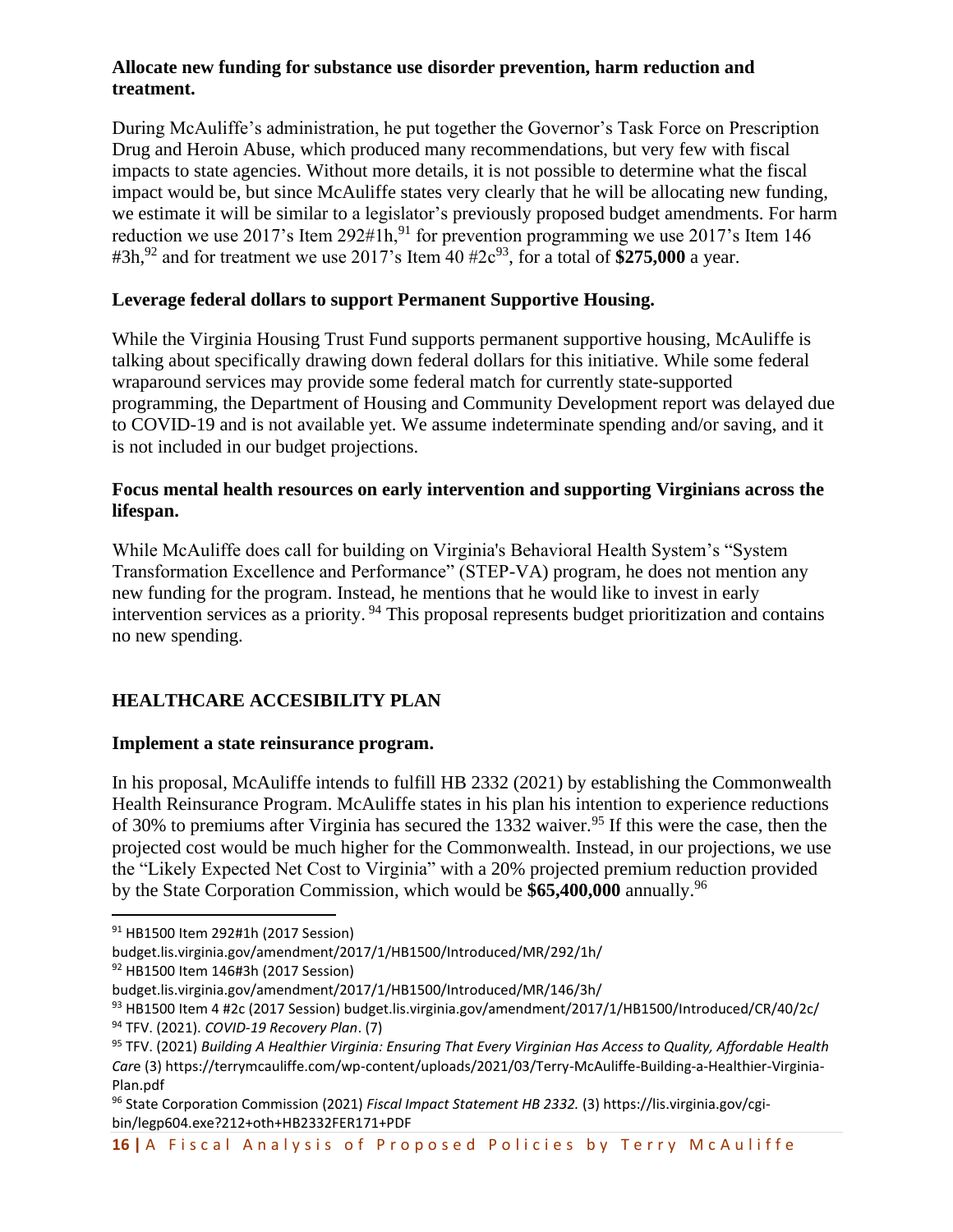# **Provide financial assistance to help Virginians afford health care premiums.**

During the implementation of the state-based exchange, McAuliffe stated he would like to increase the financial assistance for families making up to  $$105,000$  per year.<sup>97</sup> While he stated, he would like to work with the General Assembly to secure additional funds, it is impossible to estimate the cost without more information. Most likely, this is a change in criteria, and the reimbursements will come from the federal savings already reflected in our budget forecasting.

# **Expand opportunities for telehealth and make current flexibilities permanent**.

In his section regarding expanding telehealth, our best estimate is that McAuliffe plans to fully enact Del. Adams HB 1987 to: "amend the state plan for medical assistance to provide for payment of medical assistance for remote patient monitoring services provided via telemedicine for certain high-risk patients, makes clear that nothing shall preclude health insurance carriers from providing coverage for services delivered through real-time audio-only telephone that are not telemedicine, and clarifies rules around prescribing of Schedule II through VI drugs via telemedicine, including establishing a practitioner-patient relationship via telemedicine."

The Department of Medical Assistance Services (DMAS) estimates to cover all remote patient monitoring (RPM) included in this program the costs would be **\$5,954,042** from the GF and **\$9,293,064** from the NGF over the biennium. DMAS states that if a single member uses multiple RPM services, each billed separately, the costs will increase. <sup>98</sup>

# **Create an Office of Health Insurance Oversight at the State Corporation Commission**

McAuliffe plans to establish the Office of Health Insurance Oversight at the State Corporation Commission,<sup>99</sup> likely under the Bureau of Insurance. The proposal's scope is unknown.

To get an estimate, we used 2017's HB 1915 establishing a Student Loan Ombudsman at the State Corporation Commission; the costs were attributed to one full-time employee to establish the office and then moving to four full-time employees in the succeeding year. The cost to the Commonwealth was **\$442,300** over the biennium.<sup>100</sup>

## **Improve health care access and outcomes for rural Virginians**

McAuliffe focuses on dental health services and transportation in his policy to improve healthcare for rural Virginians.<sup>101</sup> The Dental Advisory Committee's reports one of the most considerable barriers is utilization, $102$  which leads us to forecast that the allocated amounts will cover the current costs. McAuliffe lists addressing transportation as one of his top priorities for care, but it is impossible to assign a fiscal impact without more information.

<sup>97</sup> TFV. (2021). *Building A Healthier Virginia*. (3)

<sup>98</sup> Department of Planning and Budget. (2021). *Fiscal Impact Statement HB 1987.* (1-2) lis.virginia.gov/cgibin/legp604.exe?211+oth+HB1987FEH1122+PDF

<sup>99</sup> TFV. (2021). *Building A Healthier Virginia*. (4).

<sup>100</sup> Department of Planning and Budget. (2017). *Fiscal Impact Statement HB 1915*. (2) lis.virginia.gov/cgibin/legp604.exe?171+oth+HB1915F122+PDF

<sup>101</sup> TFV. (2021). *Building A Healthier Virginia*. (4).

<sup>102</sup> Department of Medical Assistance Services. (2016). *Annual Dental Report to the General Assembly.* dmas.virginia.gov/media/2597/general-assembly-report.pdf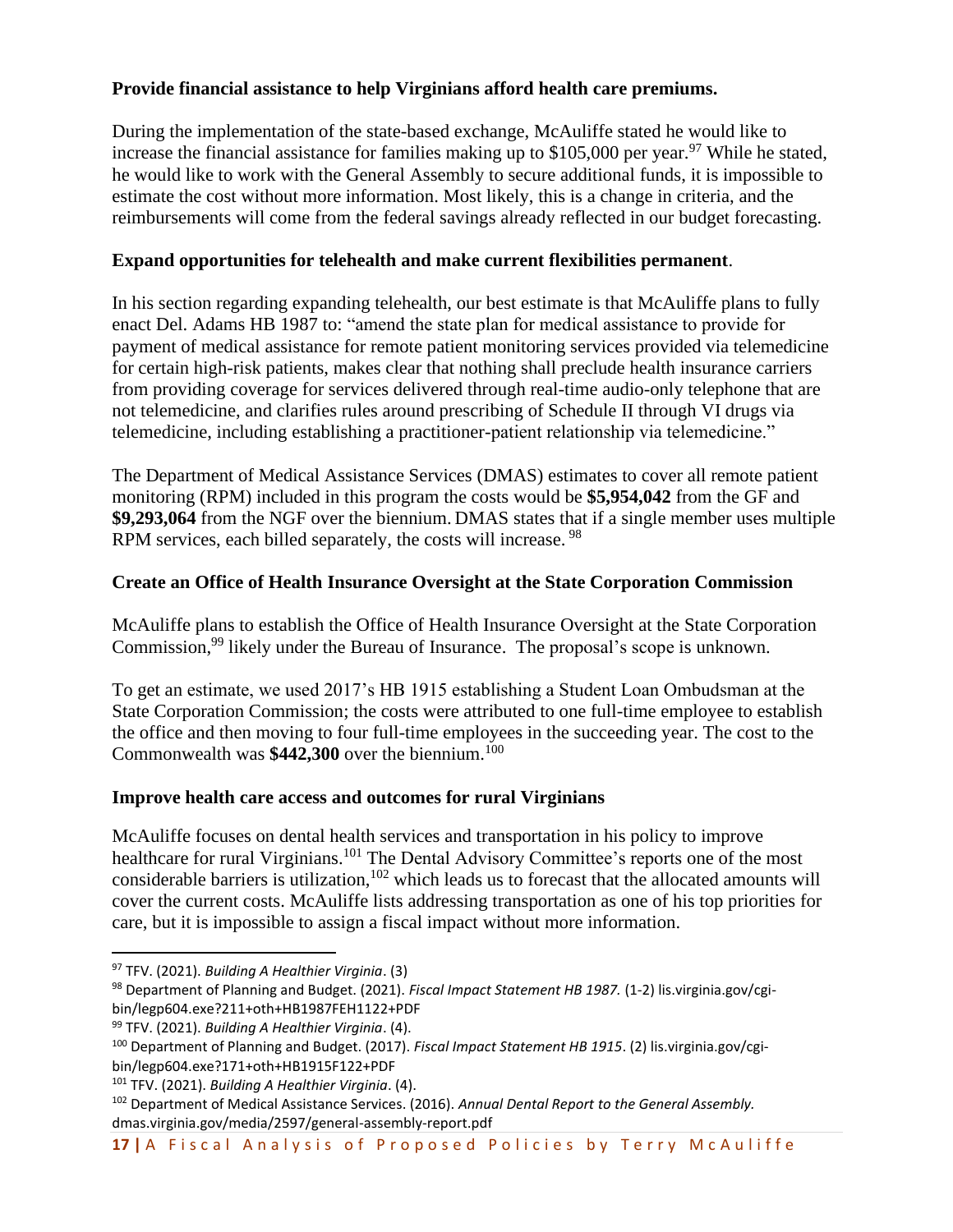# **Hold big Pharma accountable to ensure affordable drug prices**

Creating a "state watchdog for consumers"<sup>103</sup> does not provide much information for assessing a fiscal impact, since McAuliffe does not state this will be a new office, we assume it will behave similarly to recently created commissions like the Joint Commission on Cannabis Oversight and will assign similar fiscal implications for creation, per diem, and administrative expenses. <sup>104</sup>

# **Improve long-term health care and support aging Virginians.**

This proposal is substantially similar to "Taking care of our caregivers and providing better support to our care workers" and is not double counted in our analysis.

## **Streamline and modernize Medicaid enrollment**

McAuliffe "will also modernize the Medicaid enrollment process,"<sup>105</sup> but is unclear in his methods besides saying that he would like to move up in terms of processing times citing a 2018 study from the Kaiser Family Foundation. Since that time Virginia has allocated over \$24 million in the Cover Virginia Call Center as a centralized eligibility processing unit (CPU).<sup>106</sup> Unless there is new data McAuliffe would like to cite, we do not see any extra spending for this proposal.

# **Improve outreach to Medicaid eligible individuals**

In previous attempts to expand outreach the budget impact has been in terms of language, but previously similar budget amendments for Family Access to Medicaid Insurance Security outreach have been assessed at around **\$915,566** over the biennium. <sup>107</sup> This would likely be higher given the changes and growth of Virginian's Medicaid system since the last introduced amendment, but this is our best estimate at this time.

# **Create a Medicaid "buy-in" option on the exchange.**

While McAuliffe says he will create a new Medicaid "buy-in," (MBI) Virginia currently has a similar program called "Medicaid Works."<sup>108</sup> To expand the MBI Program, there will need to be an amendment to the State Plan for Medicaid Assistance under Title XIX of the Social Security Act, which we have assessed in our budget at a cost of \$57,210. <sup>109</sup>

The next step to determining a fiscal impact would be to quantify the new spending with new enrollees. In our analysis, we could only find one study of the MBI Program from 2003. At the time, it was projected that removing the unearned income limit on enrollees would result in 5,261 participants (due to other stipulations such as disability status) and cost \$15,000,000,

<sup>103</sup> TFV. (2021). *Building A Healthier Virginia*. (5).

<sup>104</sup> SB30 Item 1#2. (2020 Session). budget.lis.virginia.gov/amendment/2020/1/SB30/introduced/FA/1/2s <sup>105</sup> TFV. (2021). *Building A Healthier Virginia*. (6).

<sup>106</sup> HB30 Item 317 (2020 Session) budget.lis.virginia.gov/item/2020/1/HB30/Reenrolled/1/317/

<sup>107</sup> SB30 Item310 #1h. (2012 Session). budget.lis.virginia.gov/amendment/2012/1/sb30/introduced/mr/310/1h/ <sup>108</sup> TFV. (2021) *Building A Healthier Virginia*. (7).

<sup>109</sup> HB1800 Item 313 #2c. (2021 Special Session I)

budget.lis.virginia.gov/amendment/2021/2/HB1800/Introduced/CR/313/2c/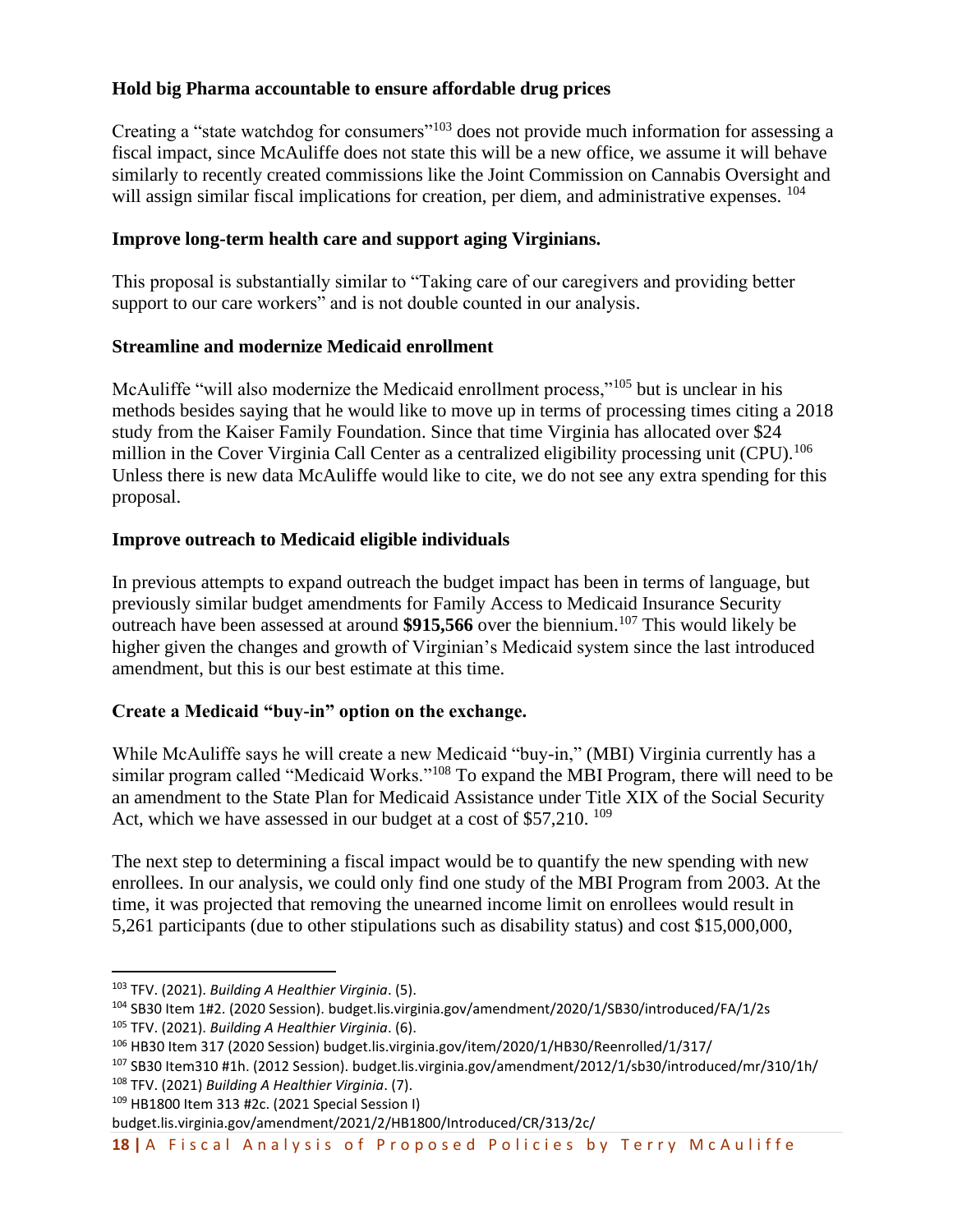equaling \$2,851 per enrollee.<sup>110</sup> As of 2019, Virginia is home to  $648,000$  without health insurance. 210,000 Virginians are under the Federal Poverty Level and qualify for Medicaid without a need for a Buy-In. <sup>111</sup> Of the 438,000 who are projected to participate in an expanded Medicaid Buy-In, we attribute a similar participation rate as 2019's Medicaid program, 67.6%, leaving us with 296,088 new enrollees. If the 2003 cost per enrollee were attributed to this cohort, then we assume that Virginia would be looking at a cost of **844,146,888** annually to its General Fund.

## **Address maternal mortality for Black women**

To address differences in maternal mortality, McAuliffe suggests expanding Medicaid, which he states will increase access and health screenings.<sup>112</sup> There are no other details given and no fiscal impact is assessed.

# **Require consistent, standardized reporting on health data by race and ethnicity**

In this section, McAuliffe suggests doing more for an annual Virginia Health Equity Scorecard<sup>113</sup>, a program which is already underway.<sup>114</sup> There would be no new spending from this proposal only a change in emphasis.

# **Expand and diversify the health care workforce**

McAuliffe cites specific programs in this section: loan repayment programs to create a "broad array of healthcare workers" and the creation of new residency slots specifically for students in underrepresented health professions.<sup>115</sup> We cannot assess a fiscal impact regarding the creation of new residency slots without more information. Plans to expand the Nurse loan Repayment Program to certified nurse aides<sup>116</sup> and changing the mission statement of the Virginia Health Workforce Development authority similarly incurred no new spending.<sup>117</sup>

# **Address social factors that hinder good health for communities of color**

McAuliffe specifically states he will be working with the federal government for funds to leverage and there is no new spending for this proposal.<sup>118</sup>

<sup>110</sup> Department of Medical Assistance Services. (2003*). Employment Incentives for people with Disabilities through Medicaid Buy-In Options*. (4)

<sup>111</sup> Virginia Health Care Foundation (2019) *Profile of Virginia's Uninsured.* https://www.vhcf.org/data/profile-ofvirginias-uninsured/

<sup>112</sup> TFV. (2021). *Building A Healthier Virginia.* (7).

<sup>113</sup> TFV. (2021). *Building A Healthier Virginia*. (8).

<sup>114</sup> Virginia Department of Health. (2012). *Virginia Health Equity Report*. vdh.virginia.gov/health-equity/virginiahealth-equity-report/

<sup>115</sup> TFV. (2021). *Building A Healthier Virginia*. (8).

<sup>116</sup> Department of Planning and Budget. (2021). *Fiscal Impact Statement SB 1147*. (1) lis.virginia.gov/cgibin/legp604.exe?211+oth+SB1147F122+PDF

<sup>117</sup> DPB. (2021). *Fiscal Impact Statement HB 1976*. (1) https://leg1.state.va.us/cgi-

bin/legp504.exe?211+oth+HB1976FE122+PDF

<sup>118</sup> TFV. (2021). *Building A Healthier Virginia*. (9)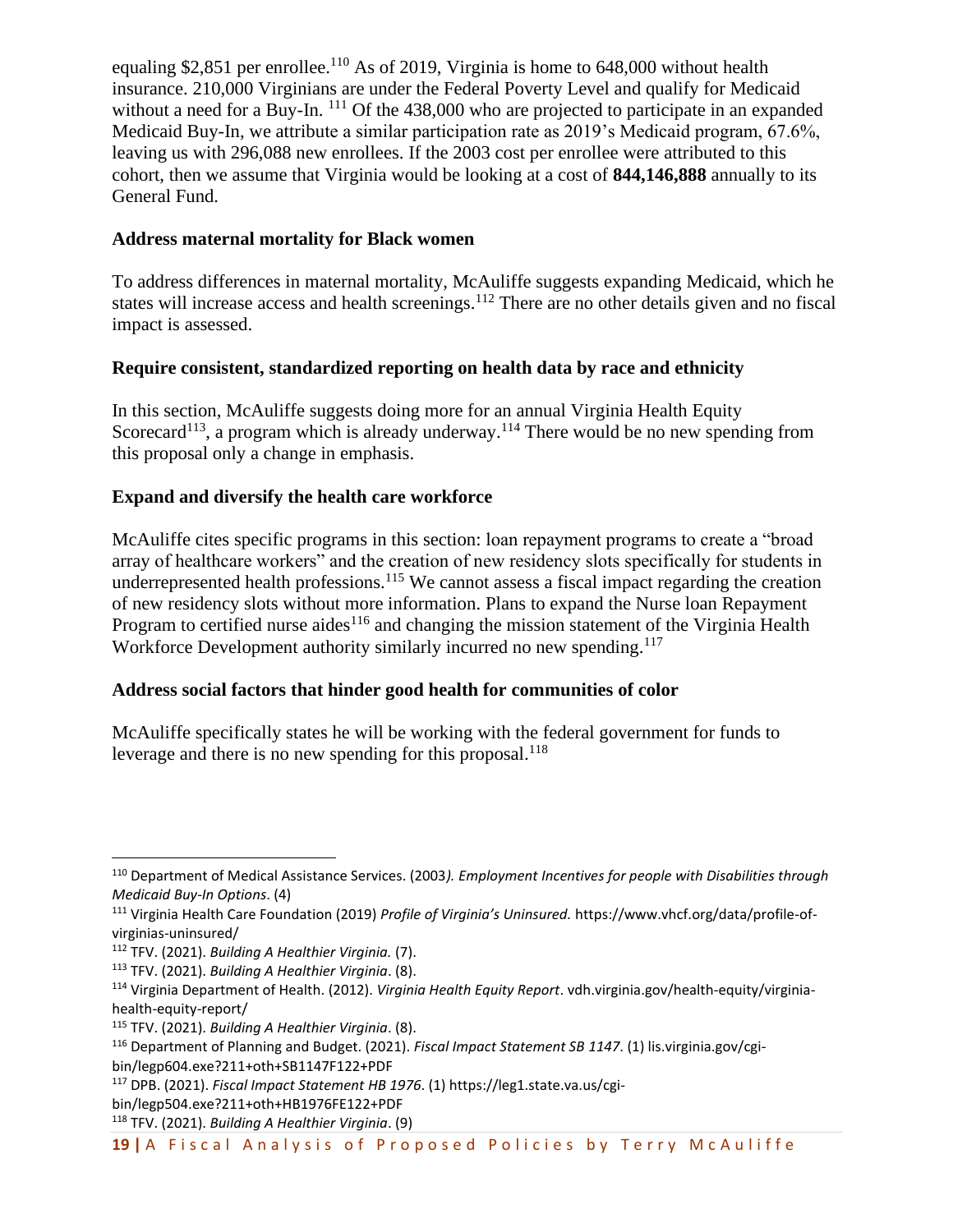#### **Establish a statewide social determinants of health coordinator at the Virginia Department of Health**

McAuliffe proposes creating a statewide position that will directly report to the Commissioner of Health, likely a Deputy Commissioner.<sup>119</sup> Given similar salaries for such a position, we assess \$153,150 annually.<sup>120</sup>

#### **Enshrine Roe v. Wade in Virginia's constitution**

The cost for a ballot initiative would not have an effect on the state budget and would be absorbed by the Department of Elections.

#### **Increase abortion access and coverage.**

While McAuliffe laments that  $93\%$  of counties lack an abortion provider,  $121$  he does not state whether he would create a state provider in each of these counties, which would be rather expensive. Without more information, we cannot assess any fiscal impact.

#### **Ensure every Virginian has access to the contraceptives they need.**

In his plan, McAuliffe would force pharmacists to dispense contraceptives even if they have a conscience clause. He would also require all state-regulated health plans to cover any FDAapproved form of contraception.<sup>122</sup> We do not assess a fiscal impact.

#### **Prohibit discrimination based on reproductive health decisions**

In this section, McAuliffe states his opposition to stories of employees being fired for "taking birth control, accessing fertility treatments, having sex or becoming pregnant outside of marriage, or having an abortion."<sup>123</sup> We assign no fiscal impact to this position.

## **Ensure health departments are prepared in times of crisis**

McAuliffe would like to begin preparation for the next health emergency to begin now, explicitly saying he will work with the federal government.<sup>124</sup> We assigned no fiscal impact without more information.

#### **Modernize the public health technology infrastructure**

The only policy proposal in this section is substantively similar to "Require consistent, standardized reporting on health data by race and ethnicity" and is not double counted in our analysis.

<sup>119</sup> *Ibid. (9).*

<sup>&</sup>lt;sup>120</sup> Hansen, Drew. "Public Paychecks: Who Earns the Most on Virginia's Payroll? Check out Our 2021 Database." bizjournals.com. Washington Business Journal, 2021.

https://www.bizjournals.com/washington/news/2021/09/06/virginia-state-salaries-2021.html.

<sup>121</sup> TFV. (2021). *Building A Healthier Virginia*. (10).

*<sup>122</sup> Ibid. (10).*

*<sup>123</sup> Ibid. (10).*

*<sup>124</sup> Ibid. (11).*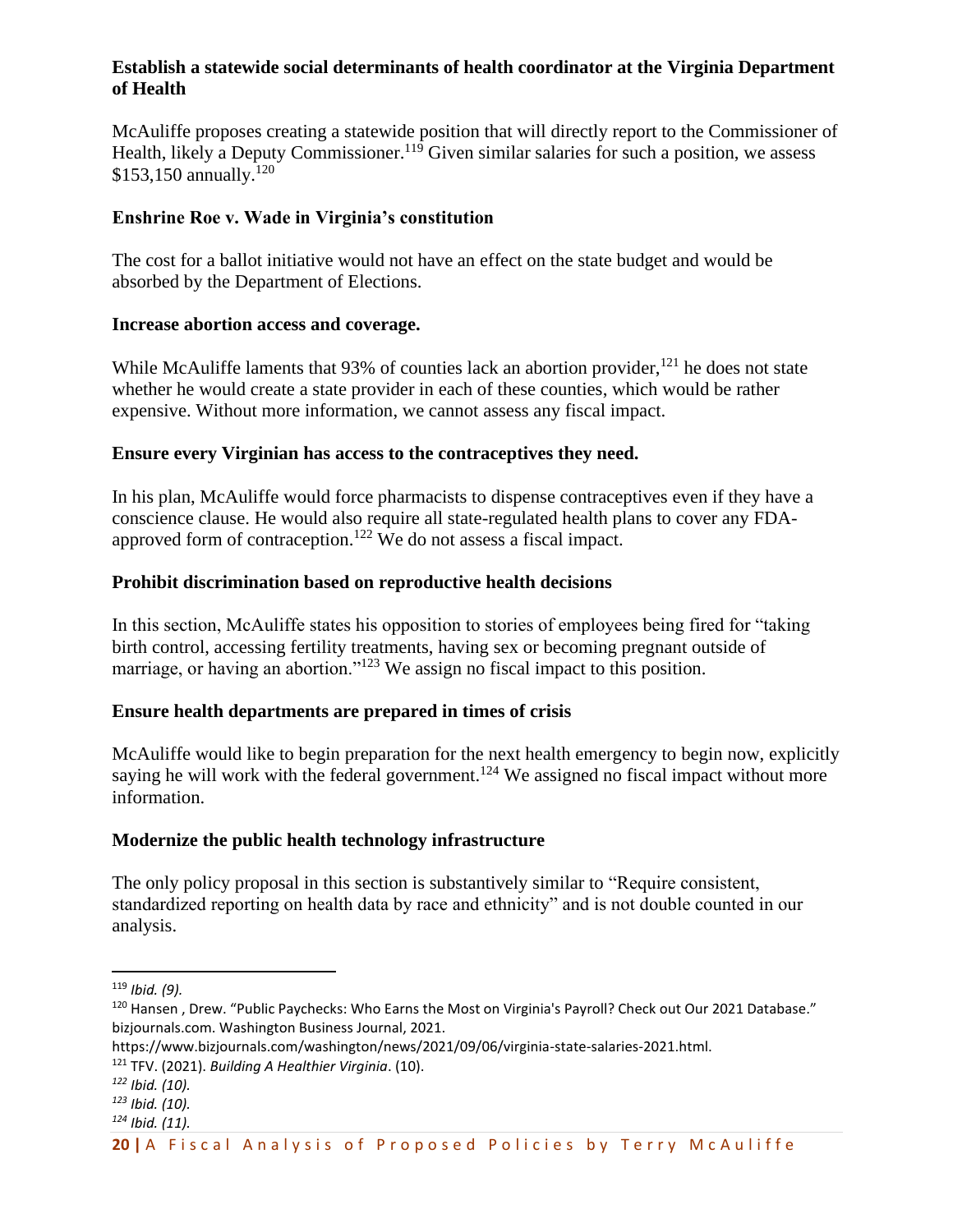## **Establish standing regional public-private coalitions**

While McAuliffe cites the resilience of academics and non-profits during the pandemic, he is not specific in his plan to "invigorate existing regional public-private coalitions and build new ones"<sup>125</sup> so no fiscal impact is assessed.

# **Increase funding for the Virginia Mental Health Access Project (VMAP).**

Re-statement of "Increase funding for the Virginia Mental Health Access Project (VMAP)" and is not double counted in our analysis.

## **Allocate new funding for substance use disorder prevention, harm reduction and treatment**

Following course of different attempts to expand services for substance use disorder, we assess similar budget amendments for substance abuse: Item 302 #3h (2007), <sup>126</sup> Item 303 #29s  $(2019)$ ,<sup>127</sup> and Item 292 #1h  $(2017)$ <sup>128</sup> to cover the prevention, reduction, and treatment respectively.

## **Leverage federal dollars to support permanent supportive housing**

McAuliffe specifically states he would be using new federal dollars for the program and no fiscal impact to Virginia's budget is assessed.

## **Focus mental health resources on early intervention, crisis prevention and supporting Virginians across the lifespan.**

Re-statement of "Focus mental health resources on early intervention and supporting Virginians across the lifespan" and is not double counted in our analysis.

# **About the Author**

Jesse Lynch is a political and public policy professional with experience in Virginia's General Assembly. He is not affiliated with the Glenn Youngkin or Terry McAuliffe campaign for Governor but is involved in a paid capacity with Republican members of Virginia's General Assembly. He is a Radford University graduate, residing in Charlottesville with wife, Bethany.

# **About the Thomas Jefferson Institute for Public Policy**

The Thomas Jefferson Institute for Public Policy envisions a Virginia with a thriving economy where Virginians have the opportunity to succeed because economic and regulatory barriers are low, individuals and parents are empowered to make informed choices for themselves and their families, and the primary role of government is protecting citizens from each other and the overreach of government itself. It seeks to accomplish that vision by crafting and promoting public policy solutions that advance prosperity and opportunity for all Virginians.

*<sup>125</sup> Ibid. (12)*

<sup>126</sup> HB1650 Item 302 #3h. (2007 Session).

budget.lis.virginia.gov/amendment/2007/1/HB1650/Introduced/MR/302/3h/

<sup>127</sup> SB1100 Item 303 #29s. (2019 Session).

budget.lis.virginia.gov/amendment/2019/1/SB1100/Introduced/MR/303/29s/

<sup>128</sup> SB900 Item 292#1h. (2017) budget.lis.virginia.gov/amendment/2017/1/sb900/introduced/mr/292/1h/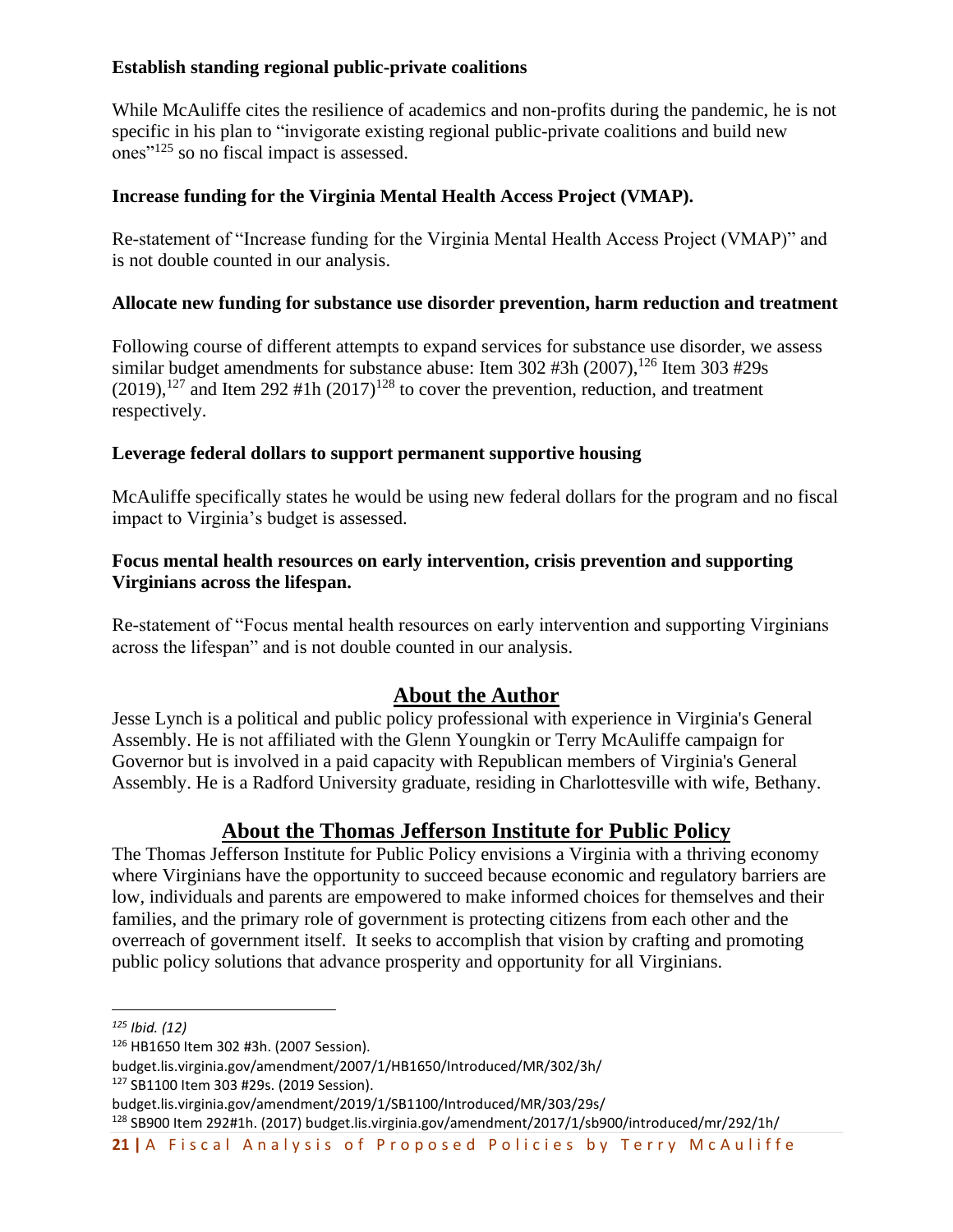# **TABLE #1**

| <b>Proposal</b>              | 2022 GF                  | <b>2022 NGF</b> | 2023 GF                  | <b>2023 NGF</b> |
|------------------------------|--------------------------|-----------------|--------------------------|-----------------|
| Dramatically and             | \$290,766,111            | \$              | \$290,766,111            | \$              |
| immediately increase         |                          |                 |                          |                 |
| teacher pay                  |                          |                 |                          |                 |
| Cultivate the next           | \$<br>4,577,000          | \$              | \$<br>9,154,000          | \$              |
| generation of highly         |                          |                 |                          |                 |
| qualified and diverse        |                          |                 |                          |                 |
| educators through the        |                          |                 |                          |                 |
| Lucy Simms Educator          |                          |                 |                          |                 |
| program.                     |                          |                 |                          |                 |
| Ensure every young           | \$102,100,000            | \$              | \$102,100,000            | \$              |
| educator has access to       |                          |                 |                          |                 |
| high-quality mentorship      |                          |                 |                          |                 |
| programs.                    |                          |                 |                          |                 |
| Address Modern-Day           | \$<br>140,000            | \$              | $\mathcal{S}$<br>140,000 | \$              |
| Segregation in our Schools   |                          |                 |                          |                 |
| Create an Education          | \$131,000,000            | \$              | \$131,000,000            | \$              |
| <b>Equity and Innovation</b> |                          |                 |                          |                 |
| Commission and Fund.         |                          |                 |                          |                 |
| Expand the Virginia          | \$317,682,500            | \$              | \$317,682,500            | \$              |
| Preschool Initiative to      |                          |                 |                          |                 |
| include all 3- and 4-year-   |                          |                 |                          |                 |
| olds in need.                |                          |                 |                          |                 |
| Put unprecedented            | \$716,000,000            | \$              | \$                       | \$              |
| resources toward critical    |                          |                 |                          |                 |
| supports for our schools     |                          |                 |                          |                 |
| Create the Beyond the        | 2,964,548<br>\$          | \$              | 3,196,552<br>\$          | \$              |
| <b>Classroom Fund</b>        |                          |                 |                          |                 |
| Expand access to federal     | \$<br>116,039            | \$              | \$<br>116,039            | \$              |
| child nutrition programs.    |                          |                 |                          |                 |
| Get every Virginia student   | \$                       | \$              | $\mathcal{S}$            | \$              |
| online                       |                          |                 |                          |                 |
| Partner with the business    | \$<br>300,000            | \$              | \$<br>1,300,000          | \$              |
| sector to engage students    |                          |                 |                          |                 |
| early and create virtual     |                          |                 |                          |                 |
| internships and              |                          |                 |                          |                 |
| apprenticeships.             |                          |                 |                          |                 |
| <b>Establish Career and</b>  | $\mathcal{S}$<br>300,000 | \$              | $\mathcal{S}$<br>300,000 | \$              |
| <b>Technical Education</b>   |                          |                 |                          |                 |
| certificate programs in      |                          |                 |                          |                 |
| Virginia                     |                          |                 |                          |                 |
| Build internship and         | \$<br>1,100,000          | $\mathcal{S}$   | \$                       | $\mathcal{S}$   |
| apprenticeship               |                          |                 |                          |                 |
| opportunities into the K12   |                          |                 |                          |                 |
| experience                   |                          |                 |                          |                 |
| <b>EDUCATION PLAN</b>        | \$1,567,046,197          | \$              | \$855,755,202            | \$              |
| <b>TOTAL</b>                 |                          |                 |                          |                 |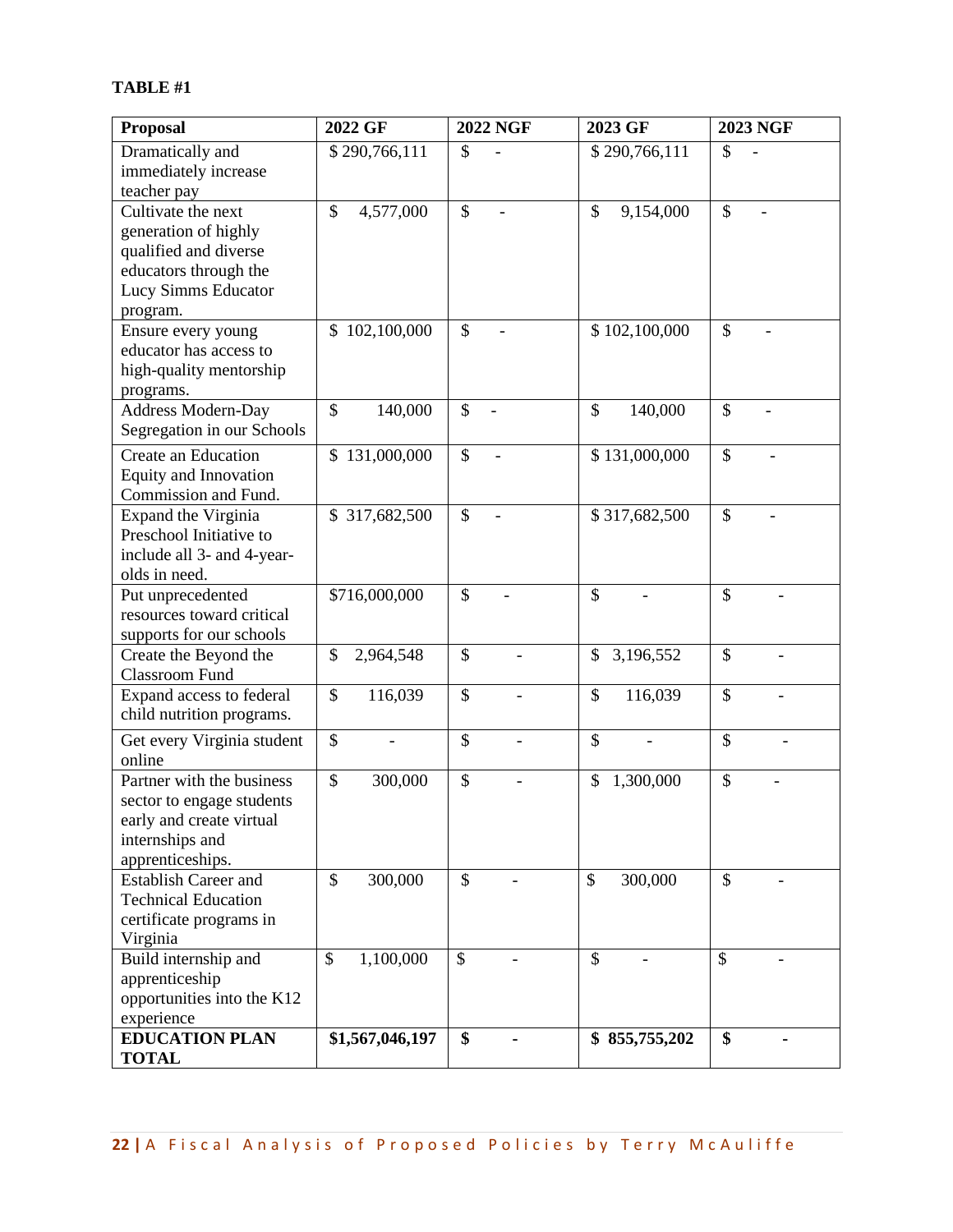| Create a cabinet-level<br>advisory to develop and    | $\mathcal{S}$<br>150,000   | \$                | \$<br>150,000    | \$            |
|------------------------------------------------------|----------------------------|-------------------|------------------|---------------|
| implement a statewide                                |                            |                   |                  |               |
| strategic plan to support                            |                            |                   |                  |               |
| and grow entrepreneurship                            |                            |                   |                  |               |
| and entrepreneurial                                  |                            |                   |                  |               |
| ecosystems.                                          |                            |                   |                  |               |
| <b>ENTREPRENEURIAL</b>                               | 150,000<br>\$              | \$                | 150,000<br>\$    | \$            |
| PLAN TOT.                                            |                            |                   |                  |               |
| Require paid sick days and                           | \$<br>419,444              | \$                | \$<br>638,888    | \$            |
| family medical leave                                 |                            |                   |                  |               |
| Ensure childcare is                                  | $\mathcal{S}$              | \$                | \$52,458,428     | \$            |
| accessible and affordable.                           |                            |                   |                  |               |
|                                                      |                            |                   |                  |               |
| Taking care of our                                   | \$272,486,340              | \$272,486,340     | \$272,486,340    | \$272,486,340 |
| caregivers and providing                             |                            |                   |                  |               |
| better support to our care                           |                            |                   |                  |               |
| workers<br>Strengthen Virginia's                     | \$941,800,045              | \$                |                  | \$            |
| collective bargaining law                            |                            |                   | \$933,165,245    |               |
|                                                      |                            |                   |                  |               |
| Promote pay equity and                               | \$<br>113,038              | \$                | 113,038<br>\$    | \$            |
| hold companies                                       |                            |                   |                  |               |
| accountable for disparities                          |                            |                   |                  |               |
| Accelerate the path to a                             | $\mathcal{S}$              | \$                | \$119,246,321    | \$111,394,223 |
| \$15 minimum wage.                                   |                            |                   |                  |               |
| Create a seamless 5-year                             | \$331,236,000              | \$                | \$331,236,000    | \$            |
| pathway to a high-demand,                            |                            |                   |                  |               |
| good-paying career.                                  |                            |                   |                  |               |
| Engage students early                                | 5,000,000<br>\$            | \$                | \$               | \$            |
| about career-training                                |                            |                   |                  |               |
| pathways to break down                               |                            |                   |                  |               |
| stigma.                                              |                            |                   |                  |               |
| Establish regional                                   | \$35,309,600               | \$                | \$<br>35,309,600 | \$            |
| <b>Technology Innovation</b>                         |                            |                   |                  |               |
| Labs (TIL) and impact                                |                            |                   |                  |               |
| teams.                                               |                            |                   |                  |               |
| Fund advisor positions at                            | $\mathcal{S}$<br>2,500,000 | \$                | 2,500,000<br>\$  | \$            |
| community colleges.                                  |                            |                   |                  |               |
| Increase availability of                             | 1,000,000<br>\$            | \$                | 2,125,000<br>\$  | \$            |
| short-term immersion                                 |                            |                   |                  |               |
| programs and stacking                                |                            |                   |                  |               |
| credentials to retrain and                           |                            |                   |                  |               |
| re-skill employees for                               |                            |                   |                  |               |
| high-demand jobs                                     |                            |                   |                  |               |
| Draw down federal dollars<br>to students enrolled in | \$<br>(8,500,000)          | \$                | \$ (8,500,000)   | \$            |
| VCCS with support                                    |                            |                   |                  |               |
| services                                             |                            |                   |                  |               |
| <b>ECONOMIC PLAN</b>                                 | \$1,581,364,467            | 272,486,340<br>\$ | \$1,740,778,860  | \$383,880,563 |
| TOT.                                                 |                            |                   |                  |               |
| Continue to build capacity                           | \$<br>600,000              | \$                | \$               | \$            |
| for COVID-19 testing,                                |                            |                   |                  |               |
|                                                      |                            |                   |                  |               |
|                                                      |                            |                   |                  |               |

23 | A Fiscal Analysis of Proposed Policies by Terry McAuliffe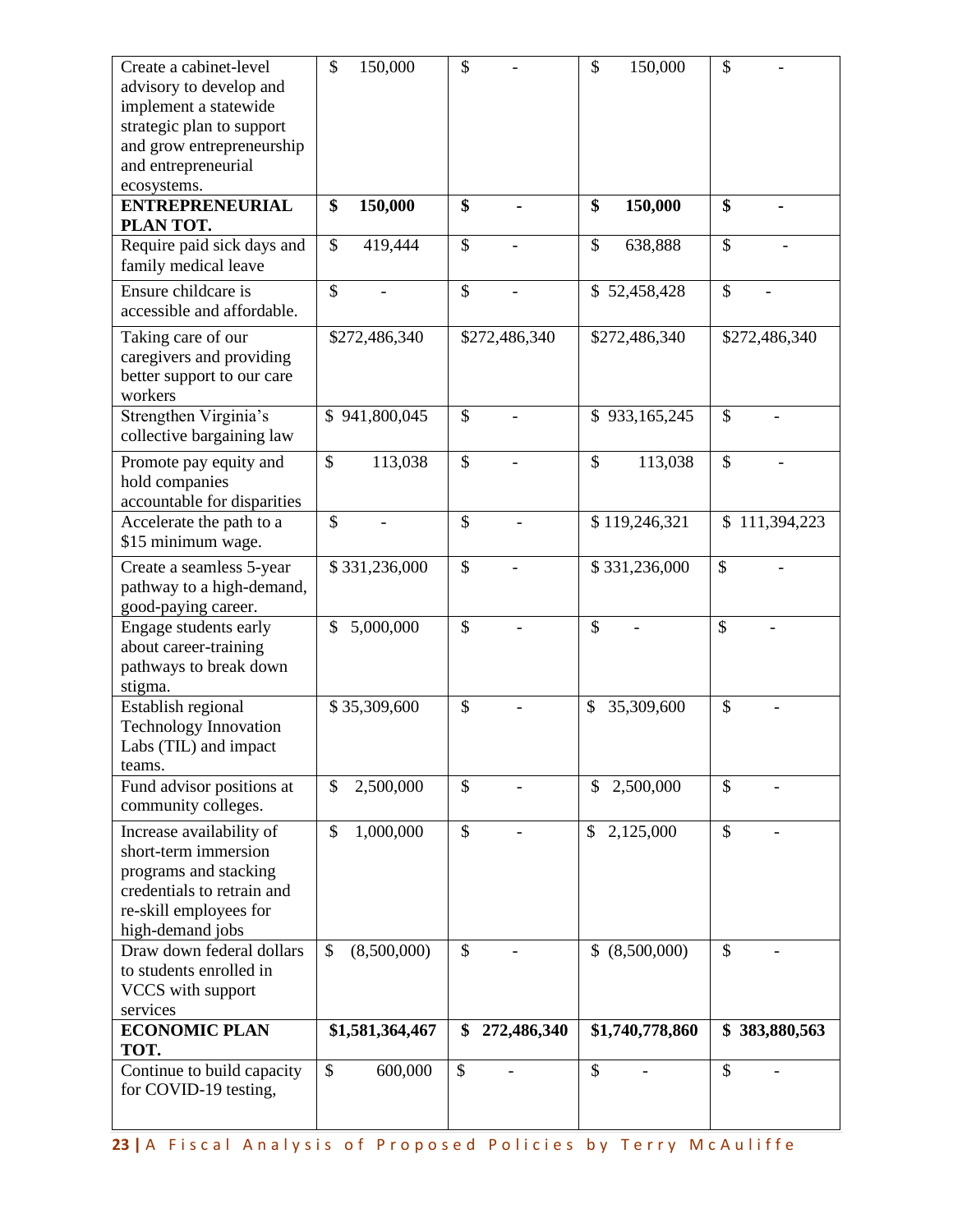| contact tracing and vaccine<br>dissemination.              |                  |                      |                         |                           |
|------------------------------------------------------------|------------------|----------------------|-------------------------|---------------------------|
|                                                            |                  |                      |                         |                           |
| Cut down on costs and<br>supply-chain issues by            | 176,000<br>\$    | $\mathbb{S}$         | \$                      | $\mathcal{S}$             |
| bringing PPE and<br>pharmaceutical                         |                  |                      |                         |                           |
| manufacturing to Virginia.<br>Strengthen access to basic   | \$<br>15,800,000 | \$                   | \$<br>15,800,000        | \$                        |
| needs like nutritious food,<br>housing and health care for |                  |                      |                         |                           |
| all Virginians                                             |                  |                      |                         |                           |
| Lift up Black and Brown-<br>owned businesses               | \$<br>1,546,982  | \$                   | \$<br>1,546,982         | $\boldsymbol{\mathsf{S}}$ |
| Create a revolving fund to                                 | \$<br>1,750,000  | \$                   | \$<br>1,750,000         | \$                        |
| provide low-interest loans                                 |                  |                      |                         |                           |
| to small businesses<br>Retrain and re-skill                | 2,000,000<br>\$  | \$                   | \$                      | \$                        |
| employees for high-                                        |                  |                      | 2,000,000               |                           |
| demand jobs                                                |                  |                      |                         |                           |
| Promote the                                                | \$<br>2,475,000  | \$                   | \$<br>2,475,000         | $\mathcal{S}$             |
| Commonwealth to grow                                       |                  |                      |                         |                           |
| our economy and create<br>new jobs                         |                  |                      |                         |                           |
| Increase funding for the                                   | \$<br>882,000    | \$                   | \$<br>882,000           | \$                        |
| Virginia Mental Health                                     |                  |                      |                         |                           |
| Access Project (VMAP)                                      |                  |                      |                         |                           |
| Allocate new funding for                                   | 275,000          | \$                   | $\mathbb{S}$<br>275,000 | \$                        |
| substance use disorder                                     |                  |                      |                         |                           |
| prevention, harm reduction                                 |                  |                      |                         |                           |
| and treatment<br><b>COVID-19 PLAN TOT.</b>                 | \$25,504,982     | \$<br>$\blacksquare$ | \$<br>24,728,982        | \$<br>$\blacksquare$      |
|                                                            | \$65,400,000     | \$                   | \$<br>65,400,000        | \$                        |
| Implement a state<br>reinsurance program.                  |                  |                      |                         |                           |
| Expand opportunities for                                   | 2,789,372        | 4,353,650            | \$<br>3,164,670         | \$<br>4,939,414           |
| telehealth and make                                        |                  |                      |                         |                           |
| current flexibilities                                      |                  |                      |                         |                           |
| permanent                                                  |                  |                      |                         |                           |
| Create an Office of Health                                 | \$<br>123,500    | \$                   | \$<br>318,800           | \$                        |
| Insurance Oversight at the<br><b>State Corporation</b>     |                  |                      |                         |                           |
| Commission                                                 |                  |                      |                         |                           |
| Hold big Pharma                                            | 34,720<br>\$     | \$                   | \$<br>34,720            | \$                        |
| accountable to ensure                                      |                  |                      |                         |                           |
| affordable drug prices                                     |                  |                      |                         |                           |
| Improve outreach to                                        | \$<br>166,524    | \$<br>291,259        | \$<br>166,524           | \$<br>291,259             |
| Medicaid eligible                                          |                  |                      |                         |                           |
| individuals                                                |                  |                      |                         |                           |
| Create a Medicaid "buy-                                    | \$844,204,098    | \$<br>57,210         | \$844,146,888           | \$                        |
| in" option on the<br>exchange.                             |                  |                      |                         |                           |
|                                                            |                  |                      |                         |                           |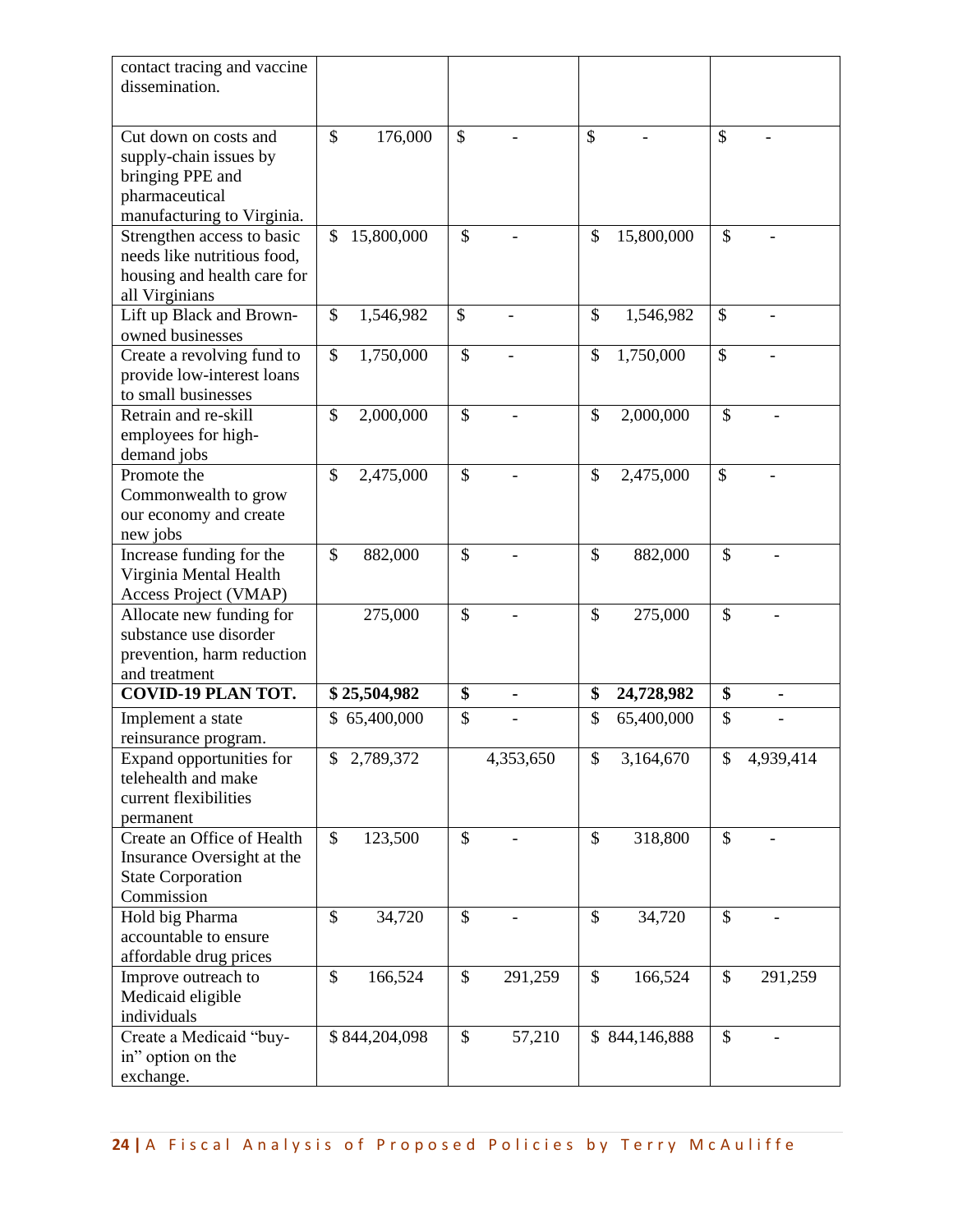| Establish a statewide      | \$            | 153,150       | \$               | \$  | 153,150       | $\boldsymbol{\mathsf{\$}}$ |              |
|----------------------------|---------------|---------------|------------------|-----|---------------|----------------------------|--------------|
| social determinants of     |               |               |                  |     |               |                            |              |
| health coordinator at the  |               |               |                  |     |               |                            |              |
| Virginia Department of     |               |               |                  |     |               |                            |              |
| Health                     |               |               |                  |     |               |                            |              |
| Allocate new funding for   | <sup>\$</sup> | 6,147,458     | \$<br>5,947,458  | \$. | 6,147,458     | \$                         | 5,947,458    |
| substance use disorder     |               |               |                  |     |               |                            |              |
| prevention, harm reduction |               |               |                  |     |               |                            |              |
| and treatment              |               |               |                  |     |               |                            |              |
| <b>HEALTH</b>              |               | \$919,018,822 | \$<br>10,649,577 |     | \$919,532,210 |                            | \$11,178,131 |
| <b>ACCESIBILITY PLAN</b>   |               |               |                  |     |               |                            |              |
| TOT.                       |               |               |                  |     |               |                            |              |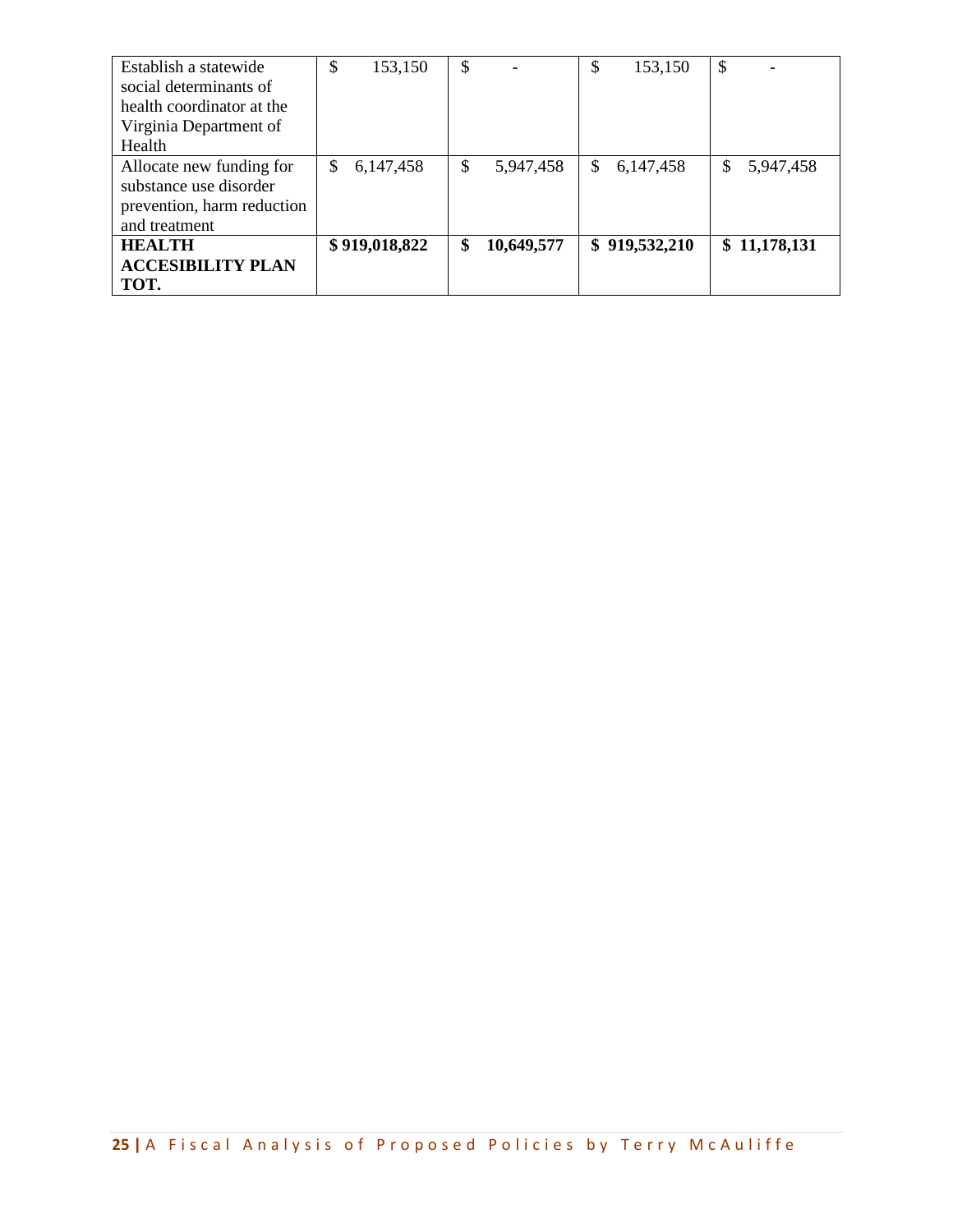| <b>Budget Totals</b>     | 2022 GF                        | <b>2022 NGF</b>  | 2023 GF            | <b>2023 NGF</b>  |
|--------------------------|--------------------------------|------------------|--------------------|------------------|
| <b>EDUCATION PLAN</b>    | \$1,567,046,197.27             | \$               | \$855,755,201.59   | \$               |
| TOT.                     |                                |                  |                    |                  |
| ENTREPRENEURIAL          | \$<br>150,000.00               | $\mathcal{S}$    | \$<br>150,000.00   | $\mathcal{S}$    |
| PLAN TOT.                |                                |                  |                    |                  |
| <b>ECONOMIC PLAN</b>     | \$1,581,364,467.00             | \$272,486,340.00 | \$1,740,778,859.50 | \$383,880,563.00 |
| TOT.                     |                                |                  |                    |                  |
| COVID-19 PLAN TOT.       | $\mathcal{S}$<br>25,504,982.00 | \$               | \$24,728,982.00    | $\mathcal{S}$    |
| <b>HEALTH</b>            | \$919,018,822.00               | \$10,649,577.00  | \$919,532,210.00   | \$11,178,131.00  |
| <b>ACCESIBILITY PLAN</b> |                                |                  |                    |                  |
| TOT.                     |                                |                  |                    |                  |
| <b>TOTAL</b>             | \$4,093,084,468.27             | \$283,135,917.00 | \$3,540,945,253.09 | \$395,058,694.00 |
| FY23-24 GEN FUND         | \$7,634,029,721.36             |                  |                    |                  |
| TOT.                     |                                |                  |                    |                  |
| FY23-24 NON-GEN          | 678,194,611.00<br>\$.          |                  |                    |                  |
| FUND TOT.                |                                |                  |                    |                  |
| FY23-24 TOTAL            | \$8,312,224,332.36             |                  |                    |                  |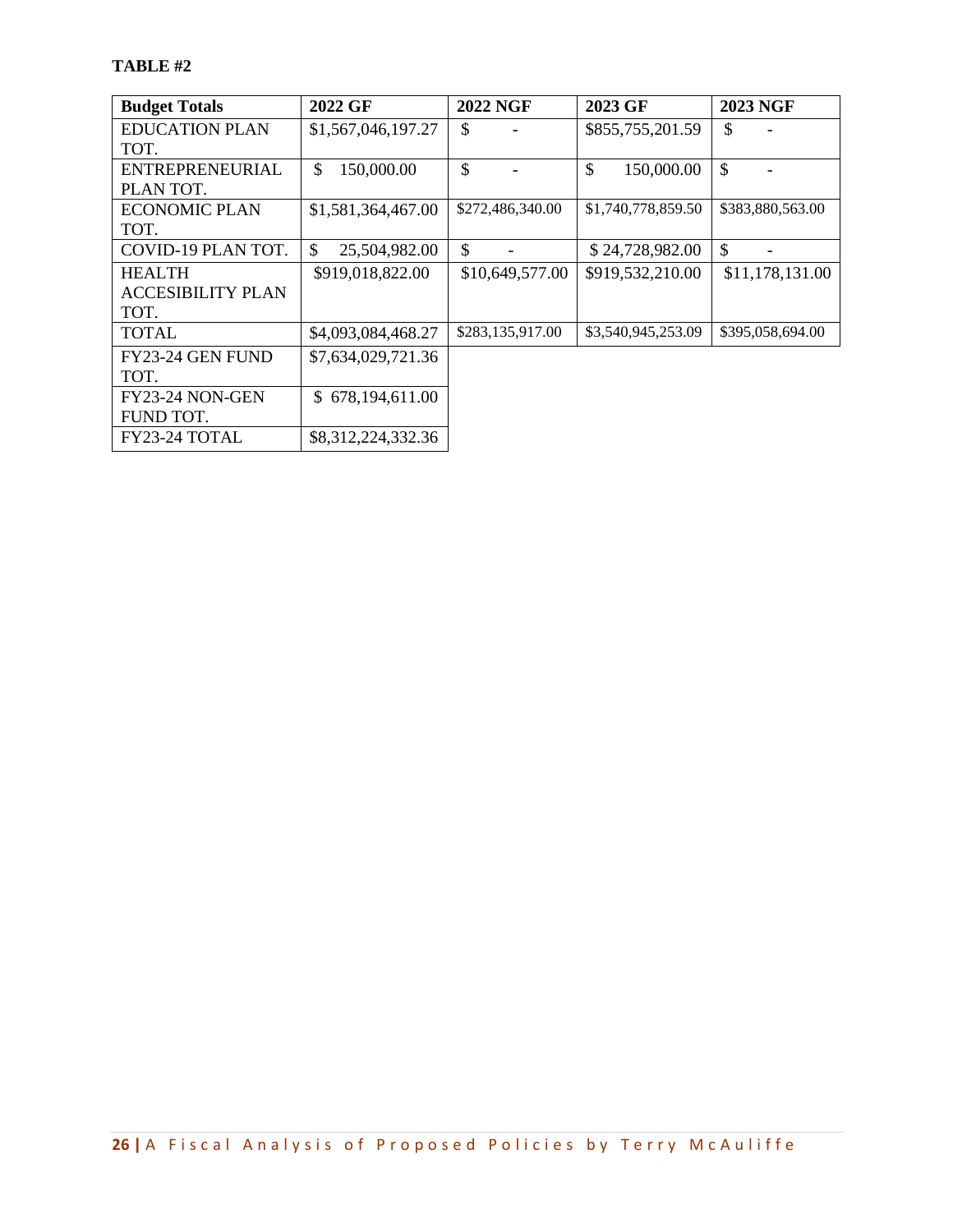| TABLE #3                                                      |              |            |         |           |
|---------------------------------------------------------------|--------------|------------|---------|-----------|
| Virginia State Agency                                         |              | FY 2022    | FY 2023 |           |
| Office of the Attorney General                                | \$           | 138,598    | \$      | 138,598   |
| Department of Human Resources Management                      | \$           | 854,223    | \$      | 769,223   |
| Department of Corrections                                     | \$           | 769,223    | \$      | 769,223   |
| Department of Transportation                                  | \$           | 769,223    | \$      | 769,223   |
| Department of Behavioral Health and Developmental<br>Services | \$           | 769,223    | \$      | 769,223   |
| Virginia Community College Systems                            | \$           | 769,223    | \$      | 769,223   |
| Virginia Commonwealth University                              | \$           | 615,378    | \$      | 615,378   |
| George Mason University                                       | $\mathbb{S}$ | 615,378    | \$      | 615,378   |
| <b>James Madison University</b>                               | \$           | 615,378    | \$      | 615,378   |
| Virginia Polytechnic Institute                                | \$           | 615,378    | \$      | 615,378   |
| University of Virginia                                        | \$           | 615,378    | \$      | 615,378   |
| Department of State Police                                    | \$           | 615,378    | \$      | 615,378   |
| Department of Health                                          | \$           | 615,378    | \$      | 615,378   |
| Department of Motor Vehicles                                  | \$           | 615,378    | \$      | 615,378   |
| Department of Social Services                                 | \$           | 615,378    | \$      | 615,378   |
| <b>Office of Labor Relations</b>                              | \$           | 49,800     |         |           |
| <b>Statewide Technology Support</b>                           | \$           | 8,500,000  |         |           |
| <b>Administrative Total</b>                                   | \$           | 18,157,915 | \$      | 9,523,115 |